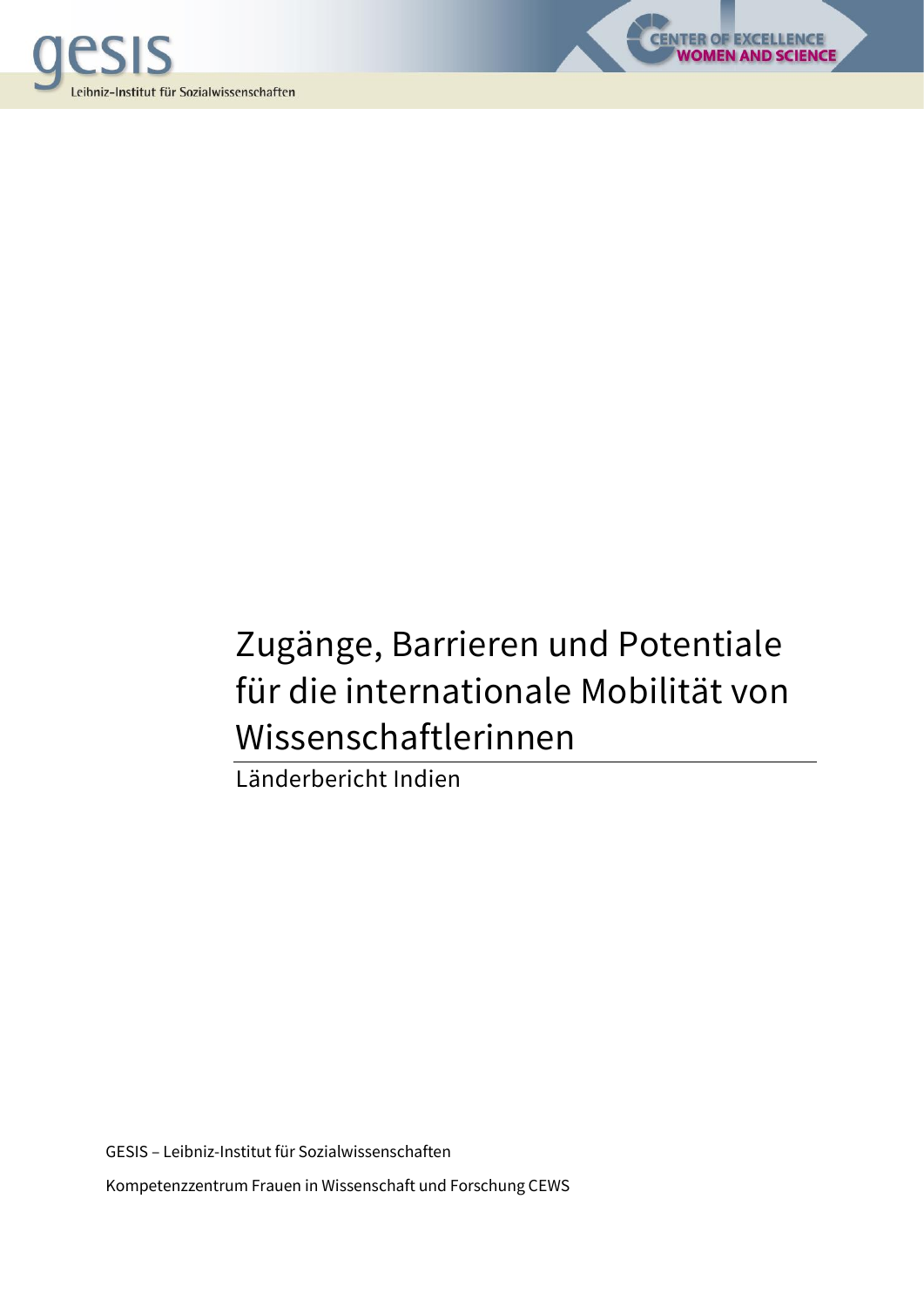# **Country dossier India**

Prof. Tanuja Agarwala

University of Delhi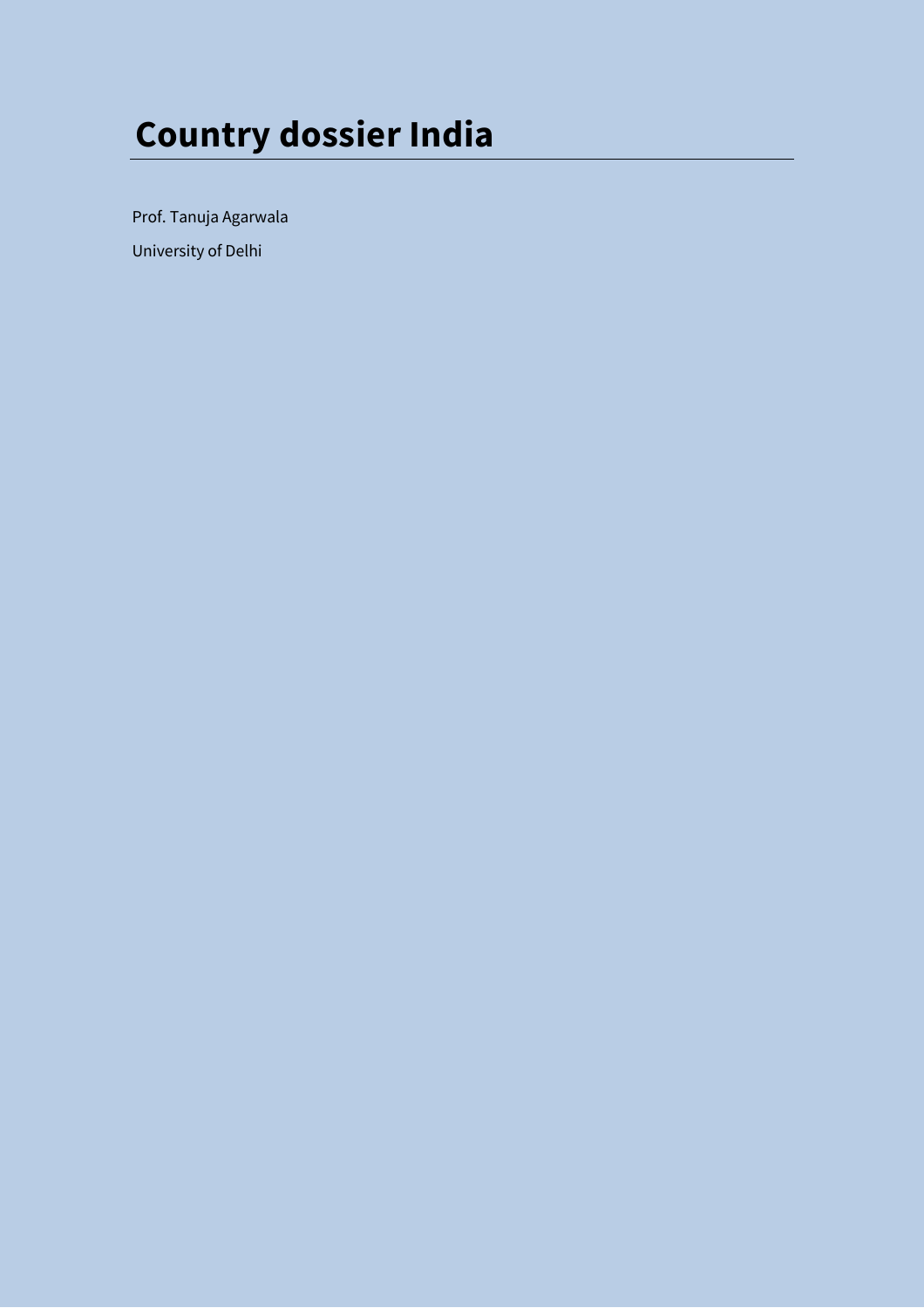## **Table of Contents**

| $\mathbf{1}$   |                                                                        |                                                                        |  |
|----------------|------------------------------------------------------------------------|------------------------------------------------------------------------|--|
| $\overline{2}$ | Context Analysis of the Indian Higher Education and Research System  1 |                                                                        |  |
|                | 2.1                                                                    | Key figures on the size and importance of research and development and |  |
|                | 2.2                                                                    | Basic Characteristics of the Higher Education and Research System      |  |
|                | 2.3                                                                    |                                                                        |  |
| 3              |                                                                        | Gender Participation in Tertiary Education and Academic Careers 11     |  |
| 4              |                                                                        |                                                                        |  |
| 5              |                                                                        |                                                                        |  |
| 6              |                                                                        |                                                                        |  |
|                |                                                                        |                                                                        |  |
|                |                                                                        |                                                                        |  |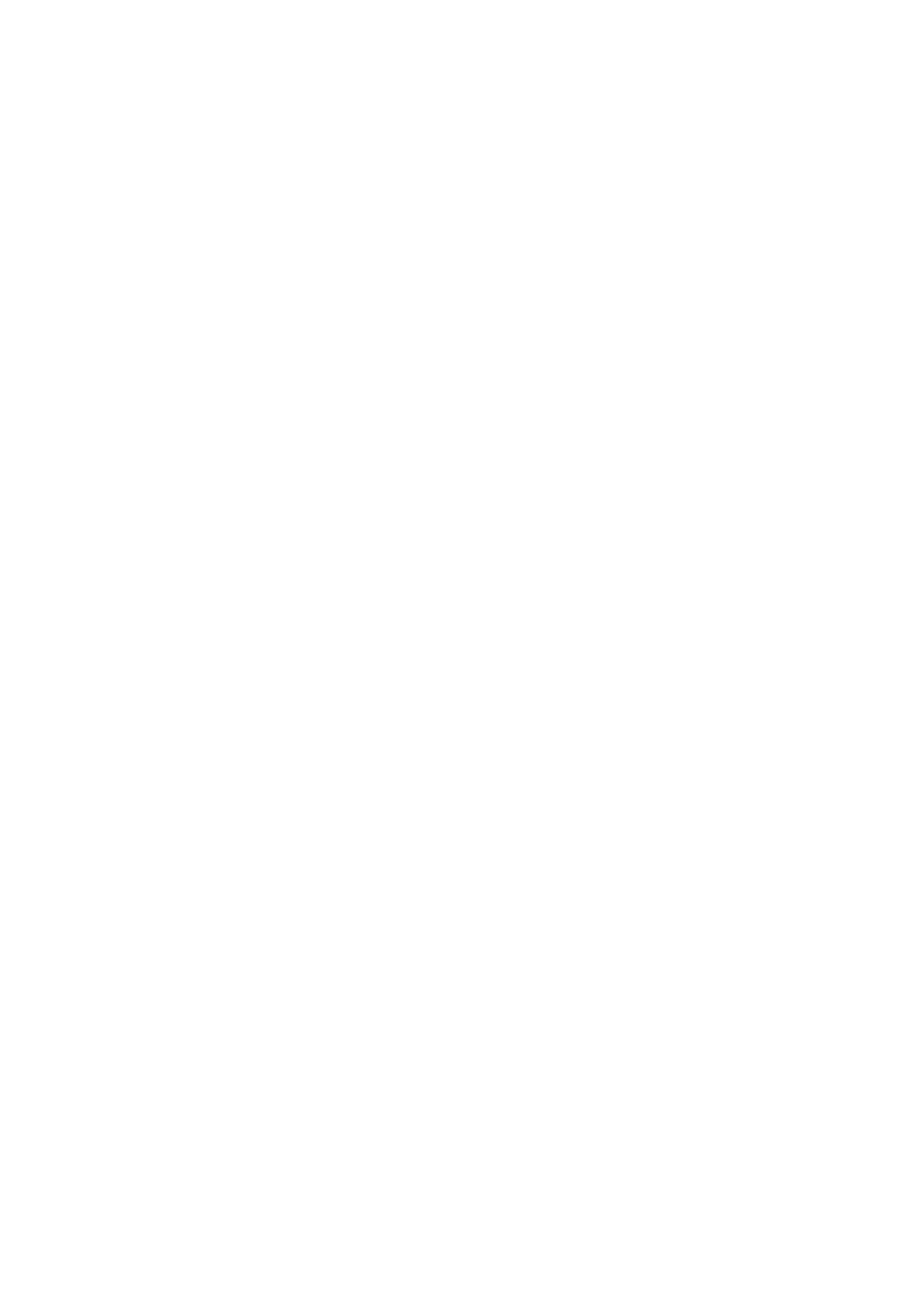## <span id="page-4-0"></span>**1 Introduction**

Women constitute a vast pool of untapped human resources in India, with an overall female labour force participation rate of 20.5% compared with 76.1% for men (Human Development Report, 2020). The Country Dossier for India focuses on the low representation of women scientists from India among grantees and fellowship holders of the Humboldt foundation and seeks to determine the reasons for this. The report examines the representation of female scientists and gender-specific qualifications and career structures with respect to India.

Drawing from secondary as well as primary data, the dossier seeks to highlight the contextual factors impacting the international mobility and the scientific careers of female scientists in India. Primary data was collected through in-depth interviews with three senior women academics, each having experience of international academic mobility *(Appendix 1)*. The interviews were recorded with permission. Issues discussed during the personal interviews related to reasons for the underrepresentation of women in scientific careers in India, gender-specific aspects of international mobility among academics and researchers, and factors influencing the choice of destination country for international mobility among Indian scholars generally, and women scientists particularly.

The report begins with a context analysis of the Indian higher education and research system and a discussion of gender participation in tertiary education and academic careers. The social, cultural and institutional contextual factors that influence the scientific careers and international mobility of women scientists are discussed subsequently.

## <span id="page-4-1"></span>**2 Context Analysis of the Indian Higher Education and Research System**

## <span id="page-4-2"></span>**2.1 Key figures on the size and importance of research and development and participation in tertiary education**

#### Size and structures of research and development (R&D)

The India data with respect to gross domestic expenditure on research and development (GERD) expressed as a percentage of gross domestic product (GDP) shows a decline from 0.71% in 2013 to 0.65% in 2018 (Figure 1). Though marginal, this decrease in spending on R&D was due to a decrease in the expenditure by the government sector and the business enterprise sector. The share of GERD in GDP declined from 0.40% (2013) to 0.37% (2018) in the government sector, and from 0.27% (2013) to 0.24% (2018) in the business enterprise sector. On the other hand, R&D expenditure increased nominally in the higher education sector, where GERD as a percentage of GDP rose from .04% (2013) to .05% (2018). With respect to the private non-profit sector, GERD as a percentage of GDP remained constant at .03%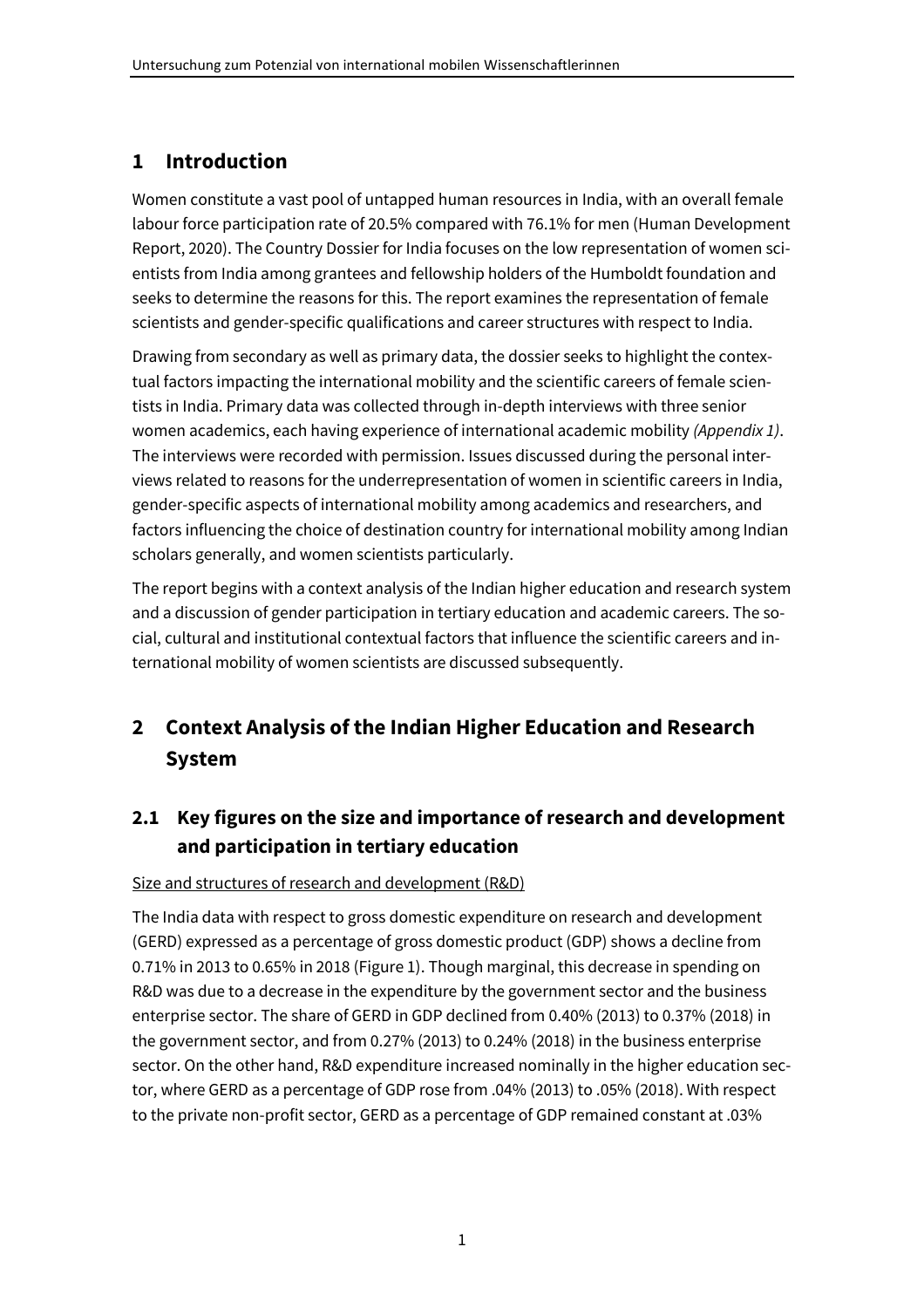from 2015 to 2017 (Figure 2).<sup>1</sup> India recorded the highest R&D expenditure in the year 2008, when GERD as percentage of GDP stood at 0.859%, and has declined since then.<sup>2</sup>

The government is the main source of research funding in India, as is evident from GERD. Over 60% of GERD in India was performed by the government sector (including the higher education sector) in 2017–2018: central government accounted for 45.4%, state governments for 6.4%, the higher education sector for 6.8% and public sector industry for 4.6%. Private sector industry contributed 36.8% during 2017-18. (Source: National Science and Technology Management Information System, NSTMIS, Department of Science & Technology, Government of India). Business enterprise (industrial) sector participation in GERD has been just over 40% during the last 5 years.<sup>3</sup>

Total government expenditure on education as a percentage of GDP was 3.85% in 2013, and decreased to 2.8% in 2014-2015. India spent only 3.1% of its GDP on education according to the Indian Finance Ministry's Economic Survey 2020-21.<sup>4</sup> Expenditure on tertiary education (as a percentage of government expenditure on education) in India was 28.53% as of 2013. Its highest value over the past 14 years was 36.45% in 2009, while its lowest value was 17.54% in 1999. According to a report by the Ministry of Human Resource Development (now Ministry of Education, MoE) published in 2018, public expenditure on university and higher education in India as percentage of GDP was 0.57% in 2014–15 and increased to 0.64% (provisional) in 2016-2017.<sup>5</sup>

<sup>1</sup> UNESCO Institute for Statistics 2020c

<sup>&</sup>lt;sup>2</sup> <https://data.worldbank.org/indicator/GB.XPD.RSDV.GD.ZS?contextual=default&locations=IN> (checked 4.3.2021)

<sup>3</sup> NSTMIS, Research & Development Statistics at a Glance (2017-18) and (2018-19). Department of Science and Technology (DST), Ministry of Science & Technology, Government of India, New Delhi. Available at: <http://www.nstmis-dst.org/RegularPublication.aspx>

<sup>4</sup> 'Social Infrastructure, Employment and Human Development'. In *Economic Survey 2020-21*, Vol.2, pp. 325-368. Ministry of Finance. Government of India.

<sup>5</sup> (2018) 'Analysis of Budgeted Expenditure on Education 2014-15 to 2016-17'. Ministry of Human Resource Development, Department of Higher Education, Government of India. Planning, Monitoring and Statistics Bureau, New Delhi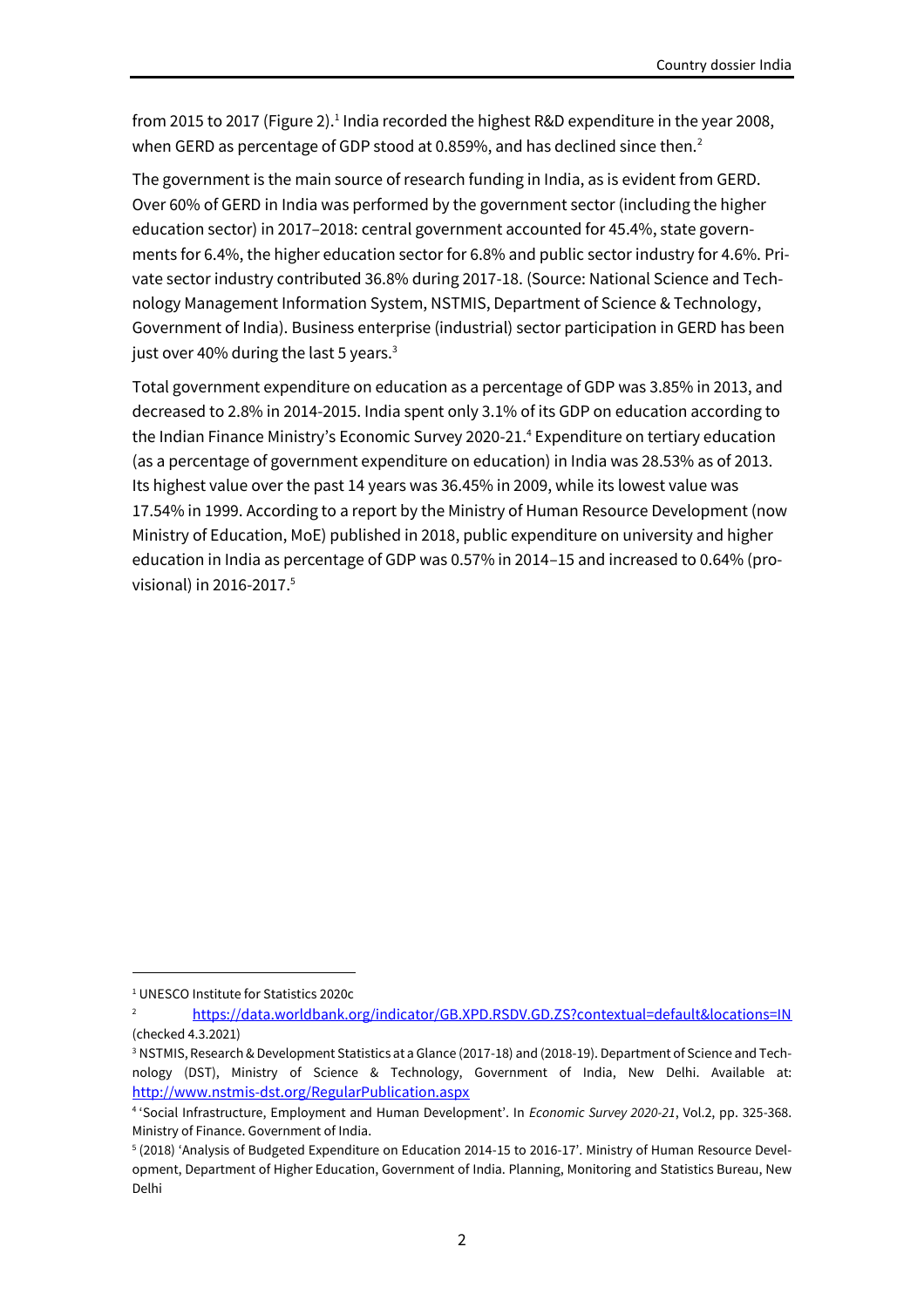

Source: UNESCO Institute for Statistics 2020a



Source: UNESCO Institute for Statistics 2020b Data for GERD performed by the private non-profit sector is available only for three years.

#### Participation in tertiary education

The enrolment of students at tertiary level in Indian higher education institutions (HEIs) increased from 5.7 million in 1996 to 36.6 million in 2017-18 - a sixfold increase.<sup>6</sup> In 2018, the total enrolment of students in HEIs was 37.4 million, of which 19.2 million were male students and 18.2 million were female. This marks an increase in total enrolment of 23.8% compared with 2012–13, when the total enrolment in HE was 30.2 million, of which 16.6 million were male and 13.6 million were female students (Figure 3). Of the total student enrolment, the percentage of female student enrolment increased from 45% in 2012–13 to 48.6% in 2018–19. The gross enrolment ratio (GER) in HE in India calculated for the age group 18–23 years has consistently increased over the years, from 21.5% in 2012–13 through 24.3% in

<sup>&</sup>lt;sup>6</sup><https://wenr.wes.org/2018/09/education-in-india> (checked 15.3.2021).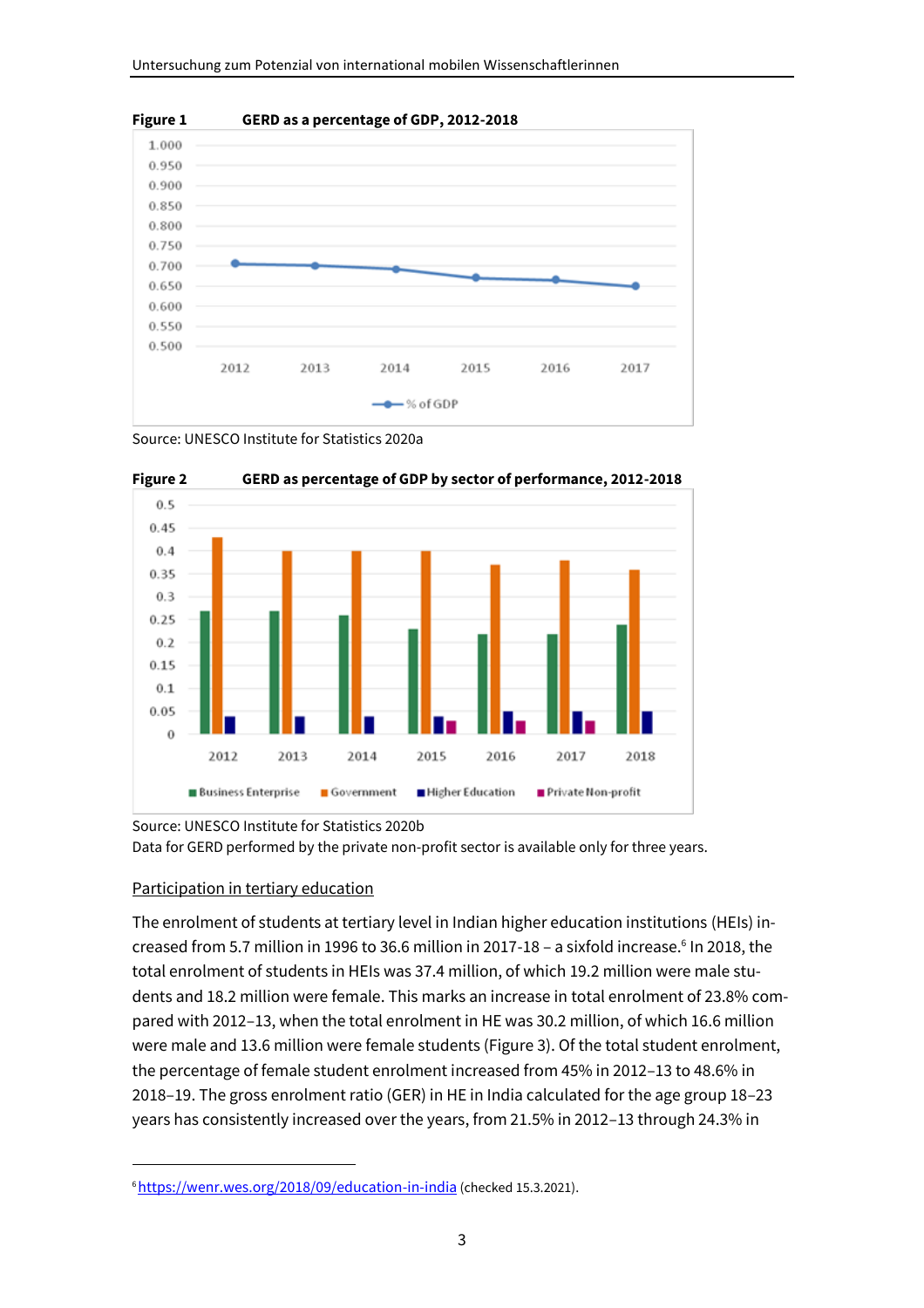2014-15, to 26.3% in 2018 (All India Survey on Higher Education (AISHE) Report, 2018–2019, 2012–13)<sup>7</sup>. Of the total student enrolment at tertiary level, the percentage enrolled in Bachelor's or equivalent level programmes (ISCED 6) decreased from 86% in 2012–13 to 79.8% in 2018 (University Grants Commission Annual Reports).<sup>8</sup> With respect to educational attainment, only 9.1% of the population aged 25 years and older had completed at least Bachelor's or equivalent level education (ISCED level 6) in 2011<sup>9</sup>.



Less than 0.4% (95,425) of the total students in tertiary education were enrolled in doctoral programmes in 2012-13 (AISHE Report 2012-13).<sup>10</sup> The figure was less than 0.5% in 2018 that is, approximately 169,000. However, in the five years from 2014–15 to 2018–19, enrolment in doctoral programmes in India showed a compound annual growth rate (CAGR) of 7.6% (AISHE 2018–19). Of all the graduating students at tertiary level (excluding diploma/certificate programmes) in 2018, only 0.51% – that is, 40,813 students – were awarded a doctoral degree (ISCED level 8) in India (AISHE Reports 2018–19, 2013–14). This represents only a marginal increase from 2013, when 0.33% (23,861) of all graduating students (excluding diploma/certificate programmes) obtained a doctoral degree (Figure 4). As per the data from the UNESCO Institute for Statistics (2020c), the total number of graduates from ISCED level 8 programmes in tertiary education in India was 24,300 in 2013, which decreased to 22,528 in 2015. Since then, there has been a marginal increase, although the numbers remained constant in 2017 (28,778) and 2018 (28,779). Hence, doctoral graduates (ISCED level 8) as a percentage of all tertiary education graduates ranged from 0.27% in 2013 to 0.34% in 2018,<sup>11</sup> showing a slight variation from the AISHE data.

Source: All India Survey on Higher Education (AISHE), 2018-19 (Table 43)

 $7$  All India Survey on Higher Education (AISHE), Ministry of Education, Government of India. ([https://www.education.gov.in](https://www.education.gov.in/); [www.aishe.nic.in](http://www.aishe.nic.in/))

<sup>&</sup>lt;sup>8</sup> Annual Reports published by University Grants Commission (UGC), Government of India. The UGC is responsible for maintenance of standards of university education in India. [https://www.ugc.ac.in](https://www.ugc.ac.in/)

<sup>9</sup> <https://data.worldbank.org/indicator/GB.XPD.RSDV.GD.ZS?contextual=default&locations=IN> (checked 4.3.2021)

<sup>&</sup>lt;sup>10</sup> All India Survey on Higher Education (AISHE), Ministry of Education, Government of India. ([https://www.education.gov.in](https://www.education.gov.in/); [www.aishe.nic.in](http://www.aishe.nic.in/), checked 11/4/2021)

<sup>11</sup> UNESCO Institute for Statistics (2020c).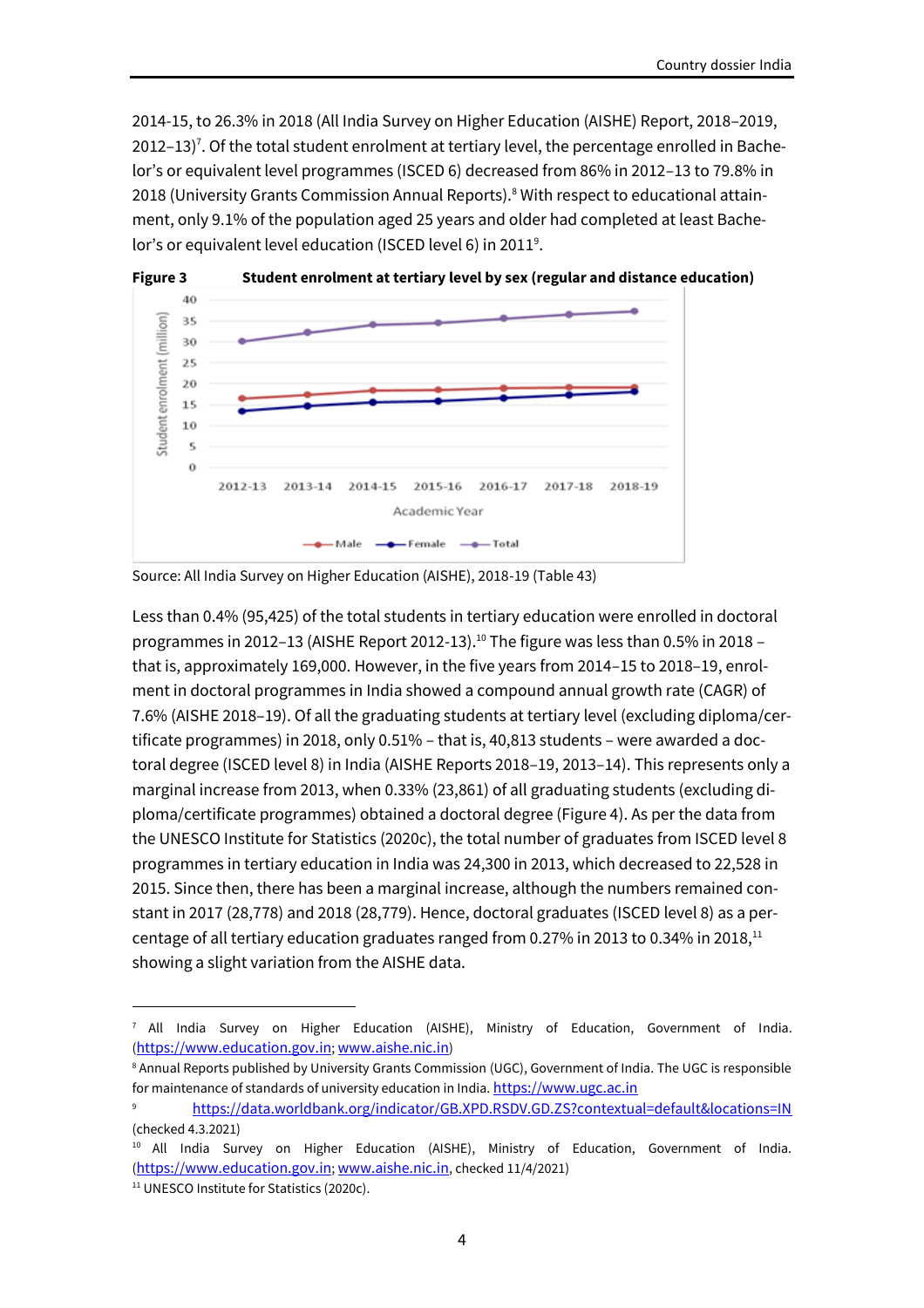

**Figure 4 Students awarded a Ph.D. as a percentage of all graduates from tertiary education 2013–2018\***

Source: own calculations based on data from All India Survey on Higher Education (AISHE) reports \* Total tertiary graduates exclude students pursuing post-graduate diploma, diploma and certificate programmes

#### Human resources in science and research<sup>12</sup>

Total R&D personnel (in full-time equivalents, FTE) in India increased from 528,219 in 2015 to 552,969 in 2018, which is a mere 4.7% increase. During the same period, total R&D personnel per million inhabitants (FTE) increased marginally, from 403.174 to 408.81. Data indicates that the total R&D personnel per thousand labour force (FTE) remained stagnant at about 1.1% (1.11% in 2015; 1.13% in 2018). A similar trend prevailed with respect to R&D personnel (FTE) per thousand total employment, which stood at 1.17% in 2015 and 1.19% in 2018 (Table 1).

| Table 1 | Total R&D personnel (FTE) for 2015 and 2018* |
|---------|----------------------------------------------|
|---------|----------------------------------------------|

| Total R&D Personnel           | 2015   | 2018   |
|-------------------------------|--------|--------|
| Per million inhabitants       | 403.17 | 408.81 |
| Per thousand labour force     |        | 1.13   |
| Per thousand total employment |        | 1.19   |

Source: UNESCO Institute for Statistics (2020e)

\* Data available only for 2015 and 2018

R&D personnel in India are employed across sectors such as business enterprise, higher education, government etc. Interesting trends with respect to R&D personnel as a percentage of total R&D personnel were observed for all sectors. Specifically, there was a decline in R&D personnel (FTE) in the government sector as a percentage of total R&D personnel, from

<sup>12</sup> UNESCO Institute for Statistics (2020c).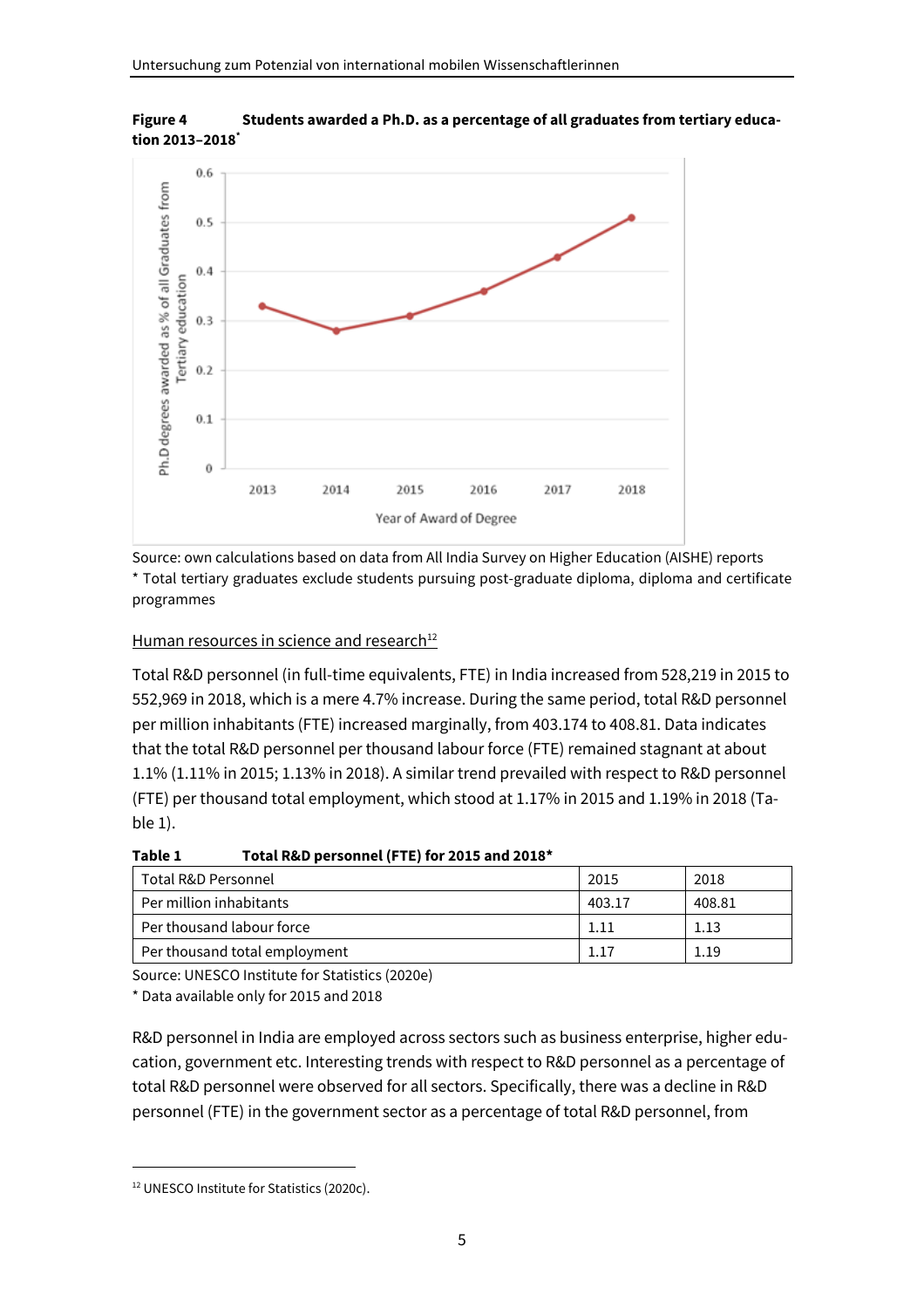49.87% in 2015 to 36.42% in 2018. On the other hand, the share of R&D personnel in total R&D personnel in the business enterprise sector in FTE increased from 24.11% in 2015 to 30.30% in 2018. R&D personnel (FTE) in the private non-profit sector as a percentage of total R&D personnel increased from 4.62% in 2015 to 10.73% in 2018. The corresponding increase in the HE sector's share in total R&D personnel was rather small – that is, from 21.41% in 2015 to 22.55% in 2018 (Figure 5).

The share of researchers employed in different sectors also indicated trends similar to that of R&D personnel, except for the HE sector. While R&D personnel in the HE sector as a percentage of total R&D personnel showed an increase between 2015 and 2018, researchers (FTE) in the HE sector declined from 39.96% in 2015 to 36.48% in 2018. Researchers (FTE) employed in the government sector declined from 30.32% in 2015 to 23.13% in 2018. On the other hand, the proportion of researchers (FTE) underwent an increase in the business enterprise sector, from 26.45% in 2015 to 34.02% in 2018, and in the private non-profit sector from 3.27% in 2015 to 6.37% in 2018 (Figure 5).





Source: UNESCO Institute for Statistics 2020e

\* Data available only for 2015 and 2018

Overall, researchers as a percentage of the total R&D personnel (FTE) rose from 53.58% in 2015 to 61.82% in 2018<sup>13</sup> (Figure 6). Data regarding the distribution of academic staff based on type of institution or college was not available for India.

<sup>13</sup> UNESCO Institute for Statistics 2020c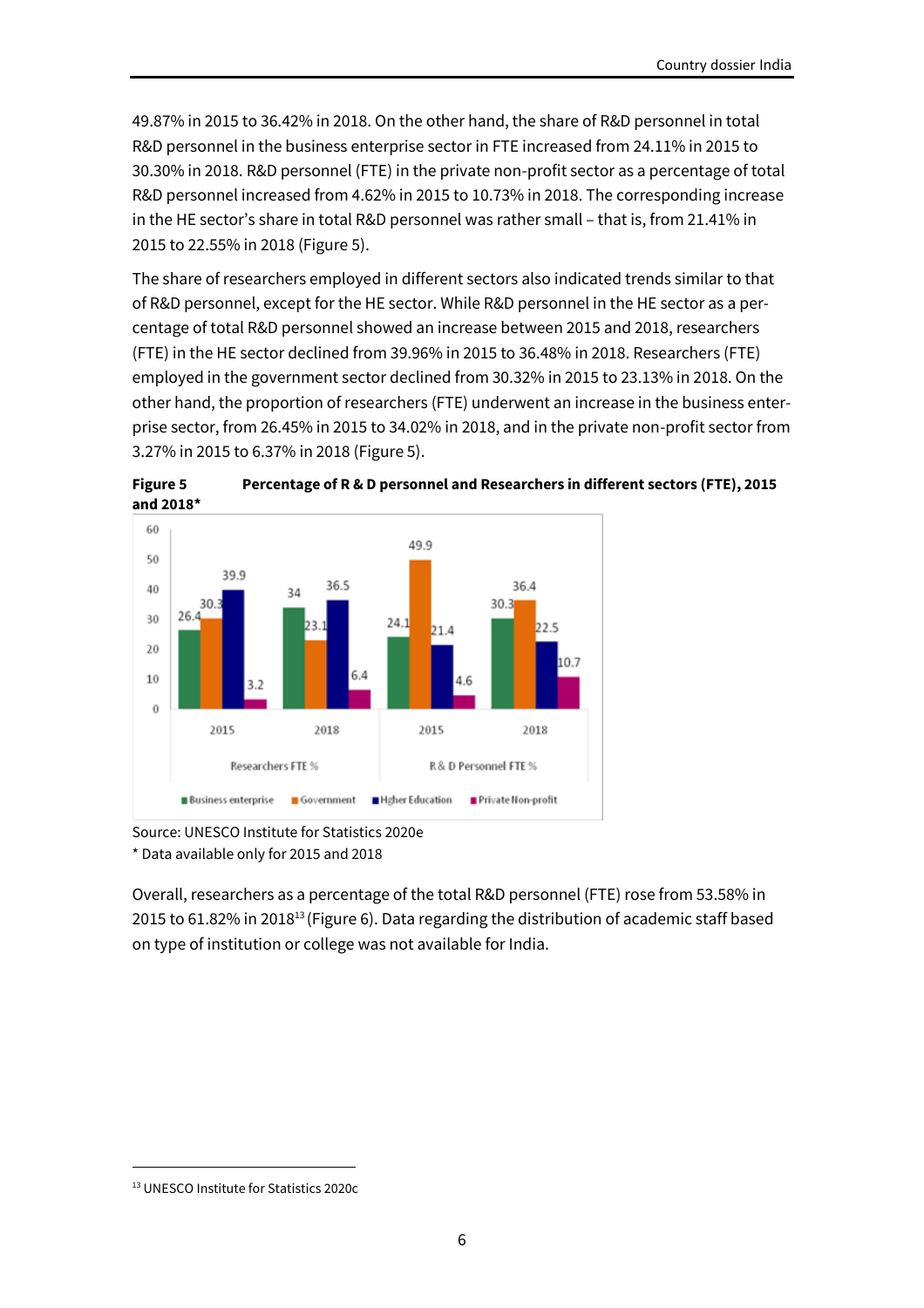

**Figure 6 Researchers as a percentage of total R&D personnel (FTE) for 2015 and 2018\***

Source: UNESCO Institute for Statistics 2020e \* data available only for 2015 and 2018

#### <span id="page-10-0"></span>**2.2 Basic Characteristics of the Higher Education and Research System**

The policy and planning for the higher education institutions in India is under the Department of Higher Education, Ministry of Education (MoE), Government of India (GoI). The department looks after expansion, access and qualitative improvement in HE. The number of universities and university-level institutions in India increased from 20 in 1950 to 677 in 2014 – a 34-fold increase. There are 45 central universities, of which 40 are under the purview of the MoE (GoI), 318 state universities, 185 state private universities, 129 institutions of higher education declared as "deemed to be universities<sup>14"</sup>, 51 institutions of national importance (established under Acts of Parliament) under the MoE and 4 institutions established under various state legislations.<sup>15</sup>

The University Grants Commission (UGC)<sup>8</sup> is a statutory body of the GoI established by an Act of Parliament in 1956 for the coordination, determination and maintenance of standards of university education. The commission advises the central and state governments on the measures which are necessary for the development of HE. In addition, the role of the UGC is to provide grants to eligible universities and colleges. The UGC frames regulations to specify the minimum qualifications for appointment of teachers and other academic staff in universities and colleges as well as measures for the maintenance of standards in HE.

Funding for research is also one of the primary mandates of the UGC. General Development Grants are provided by the UGC to the central, state and deemed to be universities for aspects like enhancing access, ensuring equity, imparting relevant education, improving quality, augmenting research facilities, etc. Private universities are given grants for teachers and student programmes only.

<sup>&</sup>lt;sup>14</sup> Institutions of higher education which have been declared as Deemed to be Universities under Section 3 of the UGC Act, 1956

<sup>15</sup> [https://www.education.gov.in](https://www.education.gov.in/) (checked 28.3.2021)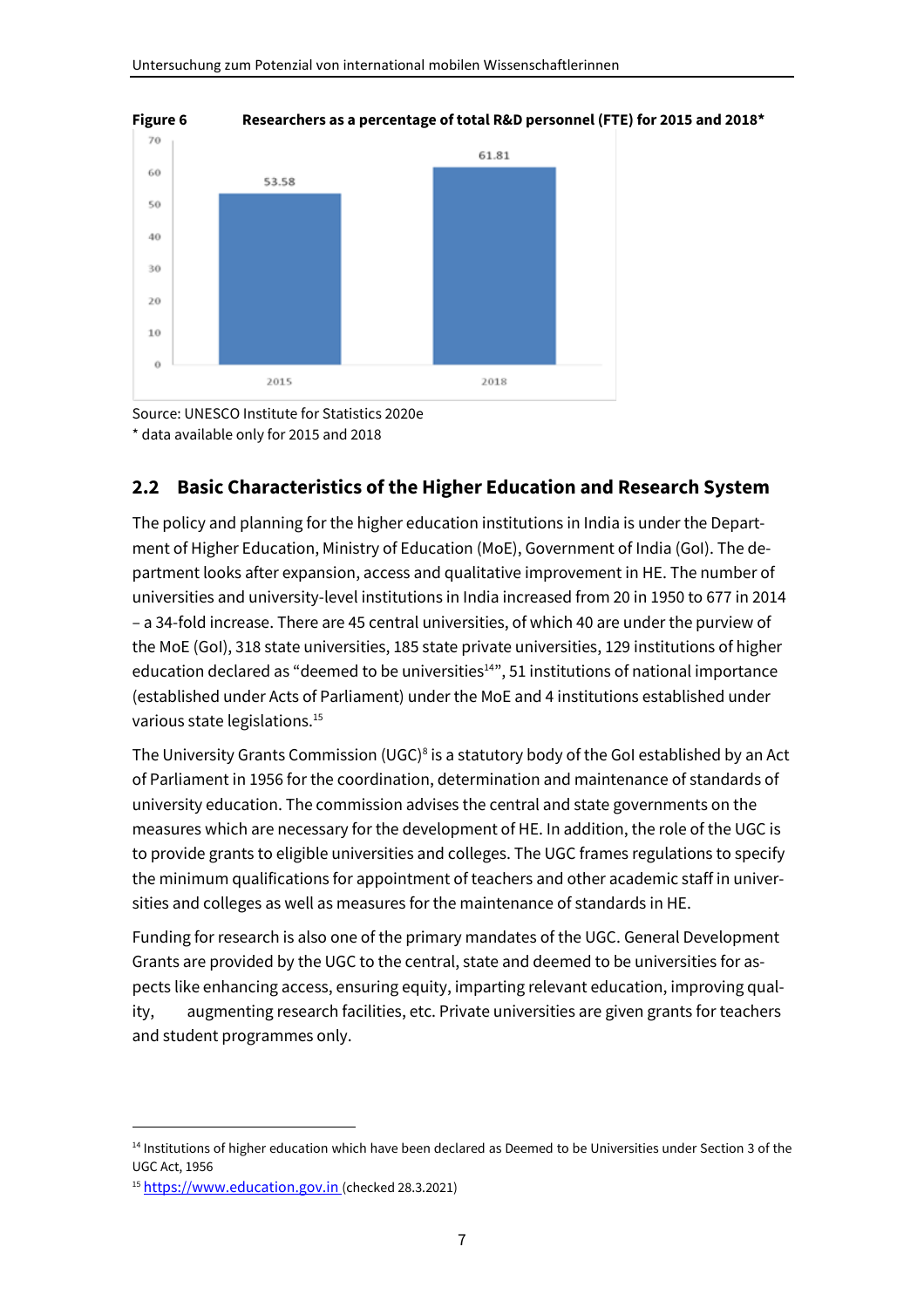The UGC also implements various collaborative academic programmes of the GoI between India and foreign countries. The UGC has been running Joint Research Programmes with countries like the USA, the UK, Israel, Norway, New Zealand, Germany etc. Several scholarships, fellowship and research programmes for Indian scholars are available. These include programmes such as Raman Fellowships for Post-doctoral research in the USA, Erasmus Mundus, the UK-India Education and Research Initiative (UKIERI), Indo-German Partnerships in Higher Education (IGP), Indo-New Zealand Joint Research Projects, Australia-India Educational Council (AIEC), Commonwealth Medical Fellowships, among others.<sup>16</sup>

The Department of HE under the MoE has established several councils, such as the Indian Council for Social Science Research (ICSSR), the Indian Council for Historical Research (ICHR), the Indian Council for Philosophical Research (ICPR) etc. These councils provide grants for research projects, senior, doctoral and post-doctoral fellowships, international collaboration etc. to promote research in the respective disciplines. There are several other research funding agencies in India, in addition to the above. They include ministries of the GoI and government departments, such as the Department of Science and Technology (DST) and the Department of Biotechnology (DBT).<sup>17</sup>

The UGC, DBT and DST<sup>18</sup> have special research funding schemes for women, such as the Woman Scientists Scheme (WOS-A) of the DST, the BioCare Research Grant Opportunity (RGO) of the DBT, and post-doctoral fellowship schemes for women's empowerment (UGC). The UGC has been providing 100 such fellowships per year. However, data related to the number of women who have actually availed of these fellowships was not available.

The New Education Policy (NEP) 2020<sup>19</sup> by the MoE (GoI) presents a vision for the restructuring of the HE system that consists of larger multidisciplinary universities and colleges offering undergraduate and graduate programmes. A spectrum of institutions is envisaged ranging from research-intensive universities, teaching-intensive universities, and autonomous degree-granting colleges. The NEP also proposes to change the structure and duration of degree programmes (Table 2).

<sup>&</sup>lt;sup>16</sup>A detailed list is provided in the Annual Report 2017--2018, University Grants Commission (UGC), pp. 193-197. ([https://www.ugc.ac.in](https://www.ugc.ac.in/), checked 11/4/2021)

<sup>&</sup>lt;sup>17</sup> A database of funding opportunities for Indian researchers has been compiled by the National Center for Biological Sciences, Tata Institute of Fundamental Research and can be accessed <https://www.ncbs.res.in/rdo/sponsor-funding> (accessed 11/4/2021; last updated 8/12/2020).

<sup>&</sup>lt;sup>18</sup> The DST launched the 'Women Scientists Scheme (WOS)' during 2002-2003 aimed at providing opportunities to women scientists and technologists in the age group 27 to 57 years who had a break in their career but desired to return to the mainstream. It has three components: WOS-A, WOS-B and WOS-C. In 2014, the DST restructured all women- specific programmes under one umbrella, KIRAN (Knowledge Involvement in Research Advancement through Nurturing). KIRAN addresses issues related with to women scientists and aims to provide opportunities in research. The DST launched GATI – Gender Advancement for Transforming Institutions in February 2020. GATI focuses on gender advancement in the STEMM (science, technology, engineering, mathematics and medicine) area domains at institutional level. [\(https://dst.gov.in,](https://dst.gov.in/) checked 11/4/2021).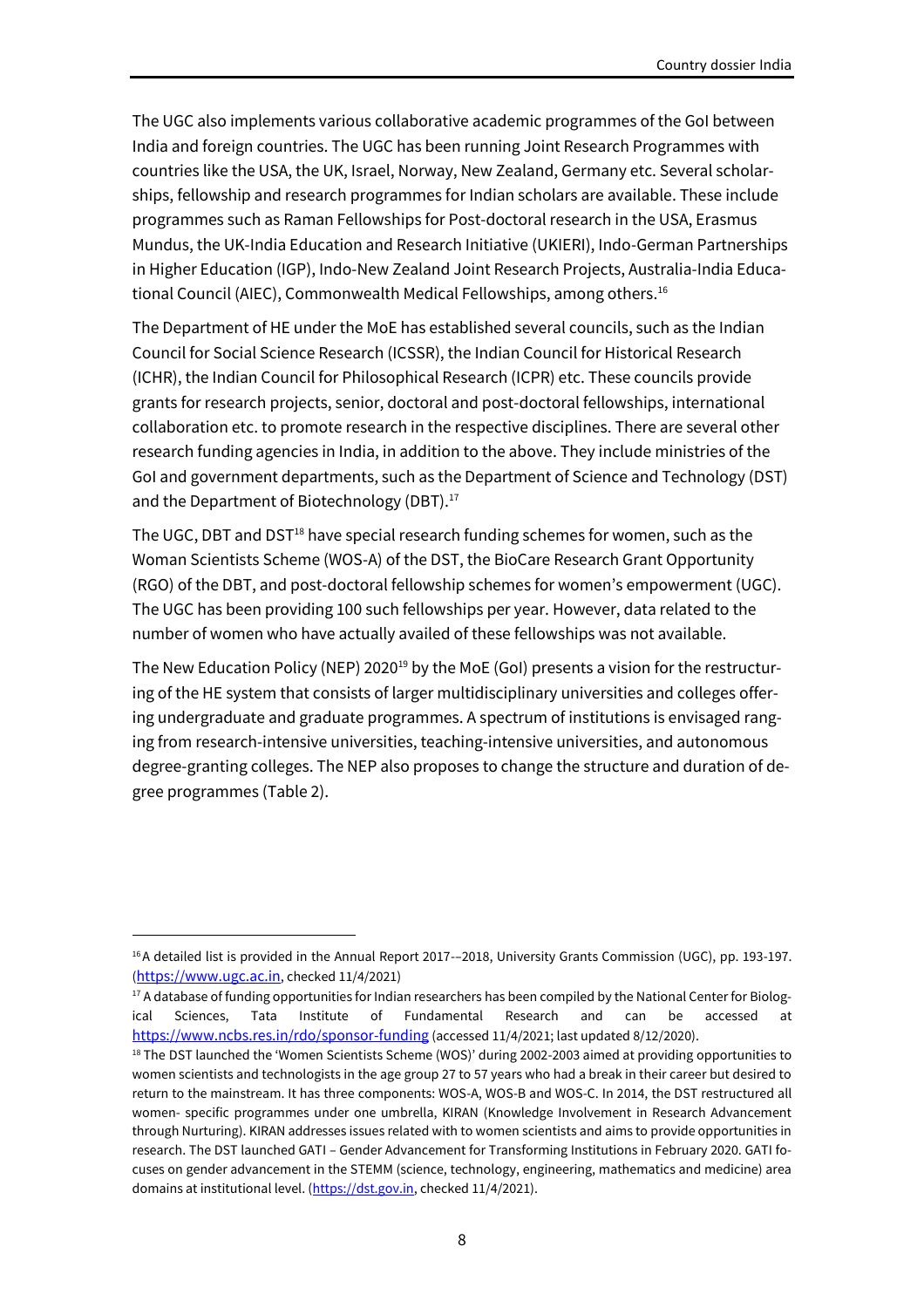| Programme                                      | <b>Present structure</b><br>and duration                              | <b>Proposed structure and duration in</b><br><b>NEP-2020</b>                                                                                 |
|------------------------------------------------|-----------------------------------------------------------------------|----------------------------------------------------------------------------------------------------------------------------------------------|
| Undergraduate                                  | 3-year programme                                                      | Either 3 or 4 years duration with multi-<br>ple exit options within this period                                                              |
| Bachelor's in Arts/Sci-<br>ence/Social science |                                                                       |                                                                                                                                              |
| (ISCED 6)                                      |                                                                       |                                                                                                                                              |
| Post-Graduate/Master's                         | 2-year programme                                                      | Three alternate designs proposed                                                                                                             |
| (ISCED 7)                                      |                                                                       | a) 2-year programme, 2 <sup>nd</sup> year devoted<br>entirely to research for those who<br>have completed a 3-year Bache-<br>lor's programme |
|                                                |                                                                       | b) 1-year Master's programme for stu-<br>dents completing a 4-year Bache-<br>lor's programme with research                                   |
|                                                |                                                                       | c) 5-year integrated Bachelor's/Mas-<br>ter's programme                                                                                      |
| M.Phil (optional)                              | 1 year and 6 months                                                   | Discontinued                                                                                                                                 |
| (ISCED 7)                                      | to 2-year pro-<br>gramme including<br>course work and<br>dissertation |                                                                                                                                              |
| Ph.D.                                          | 3-6-year programme                                                    | Shall require either a Master's degree                                                                                                       |
| (ISCED 8)                                      | after Master's de-<br>gree or M.Phil de-<br>gree                      | or a 4-year Bachelor's degree with re-<br>search                                                                                             |

**Table 2 Change in structure and duration of degree programmes under NEP-2020<sup>19</sup>**

The NEP-2020 also proposes to establish a National Research Foundation (NRF) that will competitively fund research in all disciplines and encourage the development of research culture in the universities. Institutions that currently fund research at some level, such as the DST, DBT, Indian Council of Agriculture Research (ICAR), Indian Council of Medical Research (ICMR), Indian Council of Historical Research (ICHR), and University Grants Commission (UGC), as well as various private and philanthropic organizations, will continue to independently fund research according to their priorities and needs. However, the NRF will coordinate with other funding agencies. The Higher Education Commission of India (HECI) is also proposed to be set up as a single umbrella body for entire higher education, excluding medical and legal education. Public and private higher education institutions shall be governed by common norms for regulation, accreditation and academic standards.

<sup>19</sup> [https://www.education.gov.in](https://www.education.gov.in/) (checked 28.3.2021)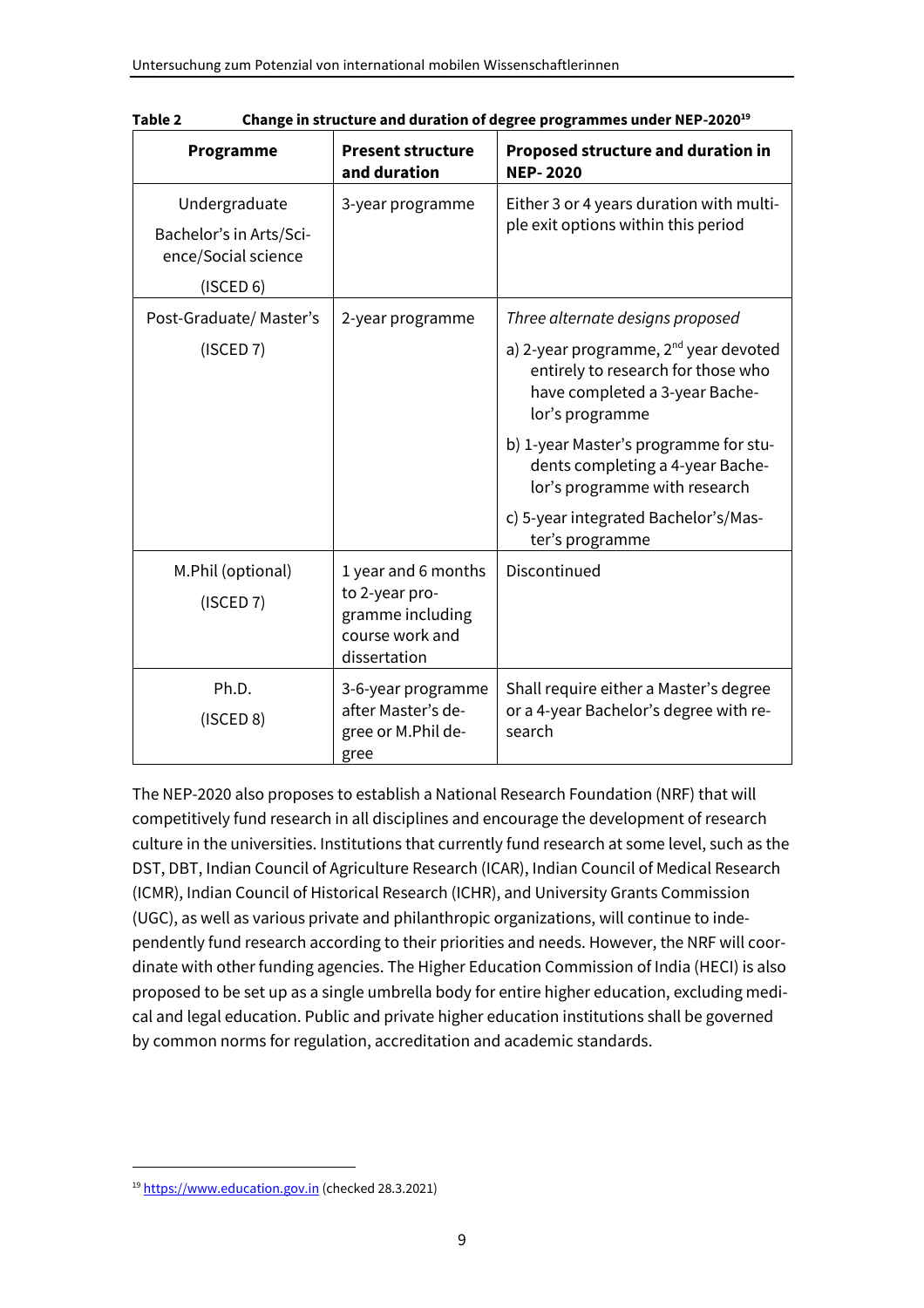## <span id="page-13-0"></span>**2.3 Qualification and Career Structures for Academic Careers**

India adopted the structure of higher education (HE) from the British educational system. The typical sequence of tertiary level academic qualifications for preparing for an academic career in India that is currently followed is presented in Table 2 (column 2). For professional courses such as architecture, engineering, medicine etc., undergraduate study spans 4 to 5 years followed by a 2-year Master's programme and 3–6 years of Ph.D. study.

The comparative structure of the Indian Standard Classification of Education (InSCED) 2014 and the International Standard Classification of Education (ISCED) 2011 with respect to tertiary education is given in Table 3.

| <b>InSCED 2014</b>    | <b>ISCED first digit</b><br>Code | <b>ISCED description</b>      |
|-----------------------|----------------------------------|-------------------------------|
| <b>Under Graduate</b> | Level 6                          | Bachelor's or equiva-<br>lent |
| Post Graduate         | Level 7                          | Master's or equivalent        |
| M.Phil <sup>*</sup>   | Level 7                          | Master's or equivalent        |
| Ph.D.                 | Level 8                          | Doctoral or equivalent        |
|                       |                                  |                               |

**Table 3 Comparative Structure of InSCED 2014 and ISCED 2011 at Tertiary Level**

\*Discontinued in the Draft New Education Policy 2019.

Source: MHRD, Department of Higher Education, GoI (2014) Indian Standard Classification of Education InSCED

Official data on the number of post-doctoral fellowships completed across various disciplines is not available. A greater number of researchers from the STEM disciplines pursue post-doctoral research in India when compared with social science. Generally, the age range for obtaining a Ph.D. degree varies between 28 and 32 years. Some doctoral researchers begin their teaching career on a non-tenure basis while at the same time pursuing research.

A post-graduate degree was traditionally considered to be the minimum eligibility requirement for moving into a teaching position. However, over the past several years, in practice, post-graduate scholars are considered for temporary or guest teaching positions only. Evidence of quality research demonstrated by way of a doctoral degree and publications in reputed journals are important eligibility criteria for appointment as assistant professor, which is the first step in the academic career ladder. The typical academic career path in India is as follows: assistant professor, associate professor, full professor and senior professor (Figure 7).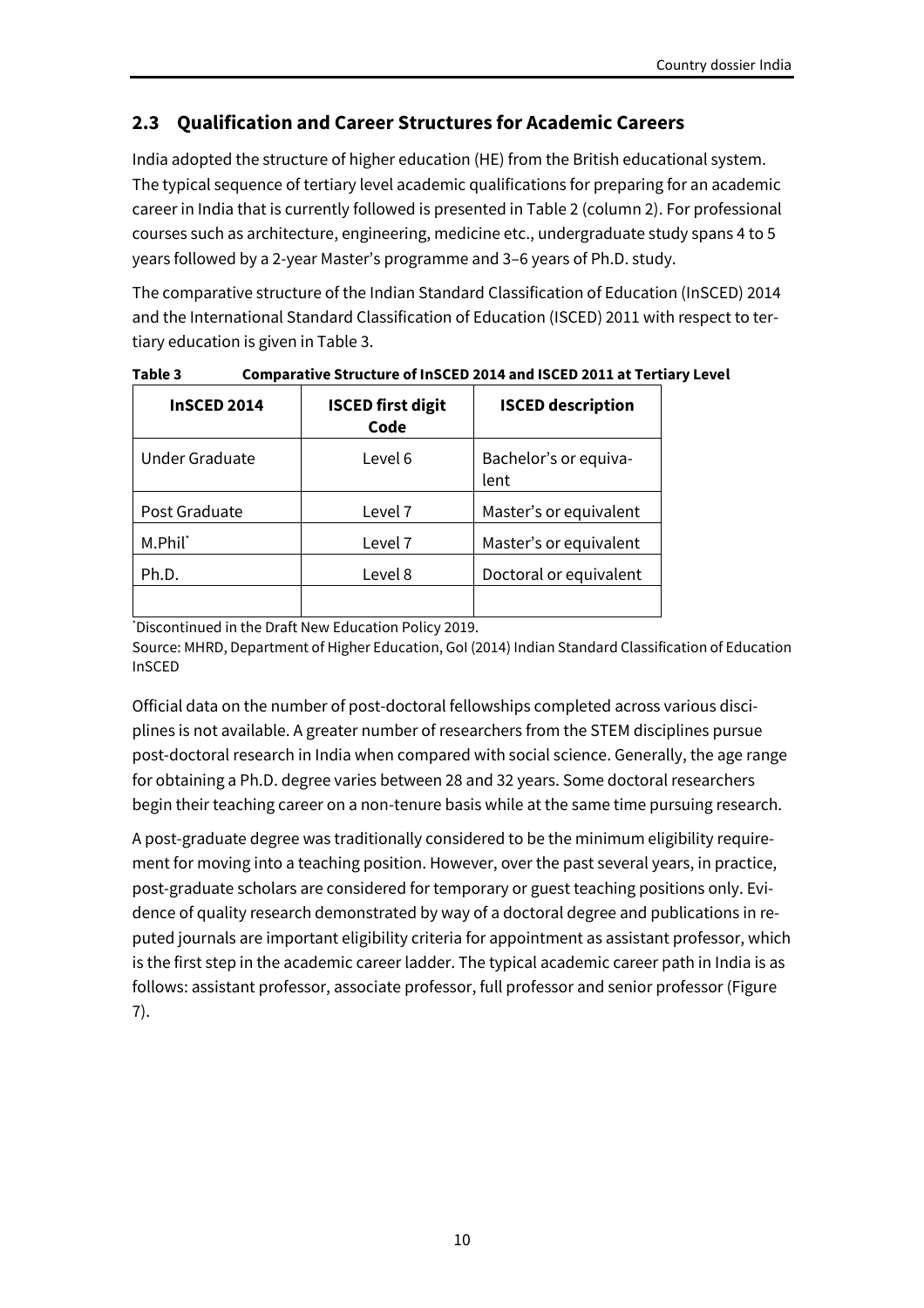#### **Figure 7 Typical academic career ladder in India**



The co-ordination and maintenance of standards in teaching and research in higher education in India is the statutory responsibility of the University Grants Commission (UGC). The policies evolved by the UGC are circulated to universities to enable them to frame their own statutes and ordinances in keeping with the guidelines provided. The UGC frames regulations regarding the qualification of teachers in tertiary education at the time of recruitment as well as laying down the criteria for promotion. The UGC also provides special support for research and innovation at post-graduate, doctoral and post-doctoral levels apart from various other research-oriented schemes across disciplines at doctoral and post-doctoral levels with the objective of women's empowerment.

## <span id="page-14-0"></span>**3 Gender Participation in Tertiary Education and Academic Careers**

#### Academic and Doctoral degrees

The total **enrolment** of students in regular courses including certificate/diploma courses, across all levels (ISCED level 6 and above) in tertiary education increased from 21.501 million in 2012–2013 to 33.427 million in 2018-2019. Of these, women constituted 43.28% (9.306 million) in 2012–13 and 49.17% (16.437 million) in 2018–2019 (UGC Annual Reports).<sup>20</sup>

The total number of students graduating from ISCED level 6 programmes in tertiary education was 7.357 million in 2013; this figure decreased to 6.724 million in 2015. The total number remained more or less consistent between 2016 and 2018, at approximately 6.77 million.<sup>21</sup> Gendering of data did not reveal significant perceptible differences among graduates across Bachelor's or equivalent programmes (ISCED level 6). From 2013 to 2018, on average, there was an equal proportion (approximately 50%) of female and male graduates at Bachelor's or equivalent level. On the other hand, the trend among graduates from post-graduate or equivalent level programmes (ISCED level 7) suggests a small but gradual increase in the proportion of female graduates, from 48.71% female post-graduates in 2013 to 54.99% female post-graduates in 2017. When compared with men, the percentage of women graduates at the ISCED level 7 in 2015 was 51%, going beyond 50% for the first time. From 2015 to

<sup>&</sup>lt;sup>20</sup> Annual Reports published by University Grants Commission (UGC), Government of India. The UGC is responsible for maintenance of standards of university education in India. [https://www.ugc.ac.in](https://www.ugc.ac.in/)

<sup>21</sup> UNESCO Institute for Statistics 2020c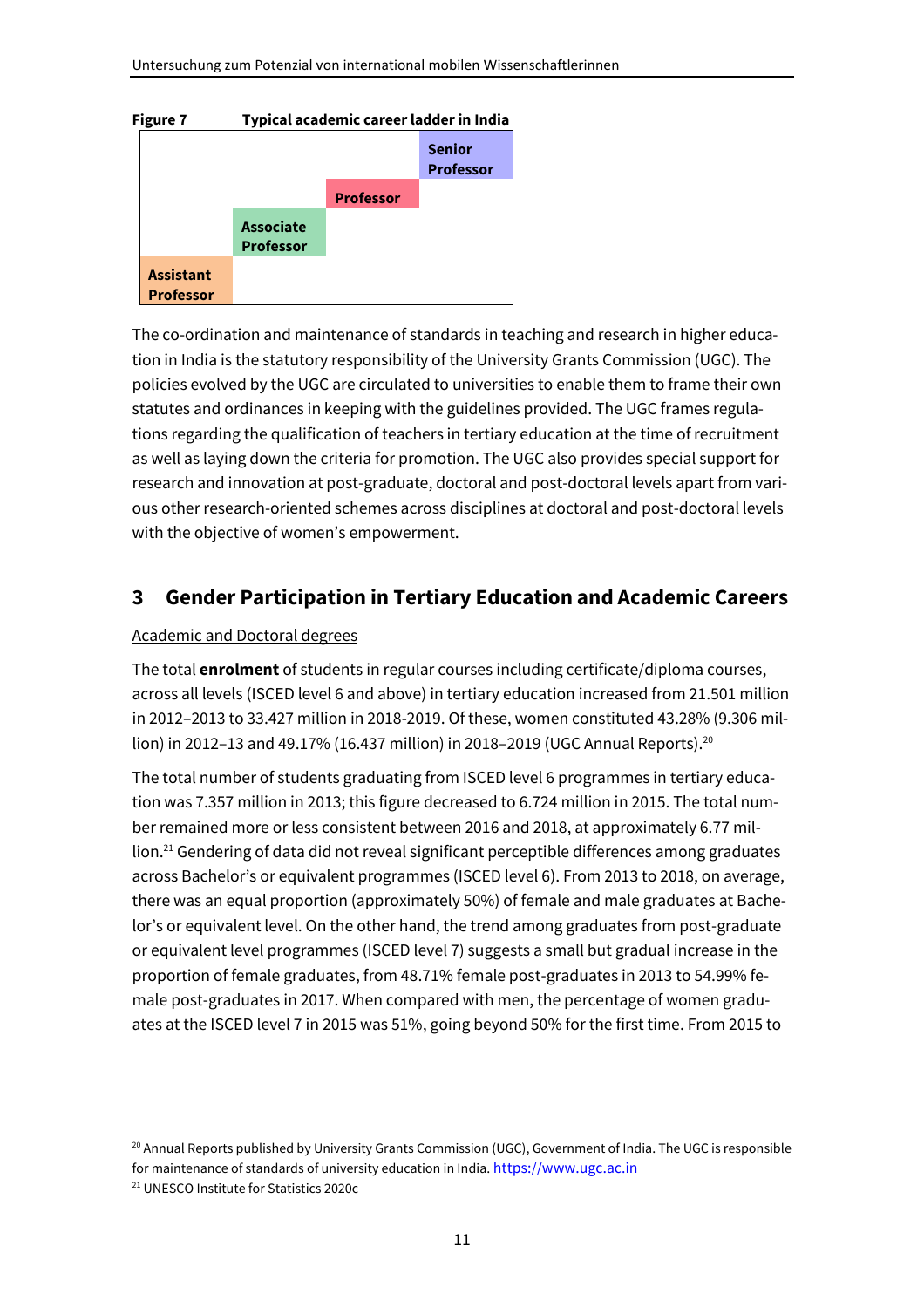2018, the share of women graduates at the post-graduate level remained consistently above  $50\%^{22}$ .

Although the percentage of women completing post-graduate level tertiary education was higher than that of men, a similar trend did not continue in the doctoral level programmes (ISCED 8). Nonetheless, there was an upward trend in the share of women among students completing doctoral (ISCED 8) or equivalent programmes in India from 37.5% in 2013 to 43.5% in 2018.<sup>23</sup> According to the data, the participation of women in tertiary education suggests an increasing trend at all levels. (Figure 8).



**Figure 8 Share of women completing doctoral programmes (ISCED 8), 2013 to 2018**

The gender parity index (GPI) calculated for the age group 18–23 years in terms of the ratio of females to males in HE improved from 0.89 in 2012–2013 to 1.00 in 2018-2019 (UGC Annual Report).

#### Scientific staff (academic staff by gender/gender per grade)

Representation of women in R&D (FTE) employment in India is highly disproportionate in favour of men. Women constituted only 14.7% (FTE) of total R&D personnel in 2015. There was an increase of merely about 4% by 2018, when female R&D (FTE) employment stood at 18.9%.<sup>24</sup> Even though the participation of women in tertiary education has increased during this period (2015 to 2018), the R&D employment of women in the country did not mirror a similar increase. Hence, the transition from education to employment is even more gendered for those with the higher degrees.

**R&D employment in India** remains particularly male dominated in the business enterprise, government and higher education sectors, where the share of women R&D personnel in 2015 was 9.5%, 15.9% and 13% respectively. The representation of women R&D personnel (FTE) remained more or less constant in the business enterprise and higher education sectors till 2018. However, there was an increase of 3.5% in female R&D personnel in the government sector between 2015 (15.9%) and 2018 (21.5%). In the private non-profit sector, female R&D

Source: own calculations based on data from UNESCO Institute for Statistics 2020a

<sup>&</sup>lt;sup>22</sup> Calculations based on data from UNESCO Institute for Statistics 2020a

<sup>23</sup> UNESCO Institute for Statistics 2020c

<sup>24</sup> UNESCO Institute for Statistics 2020c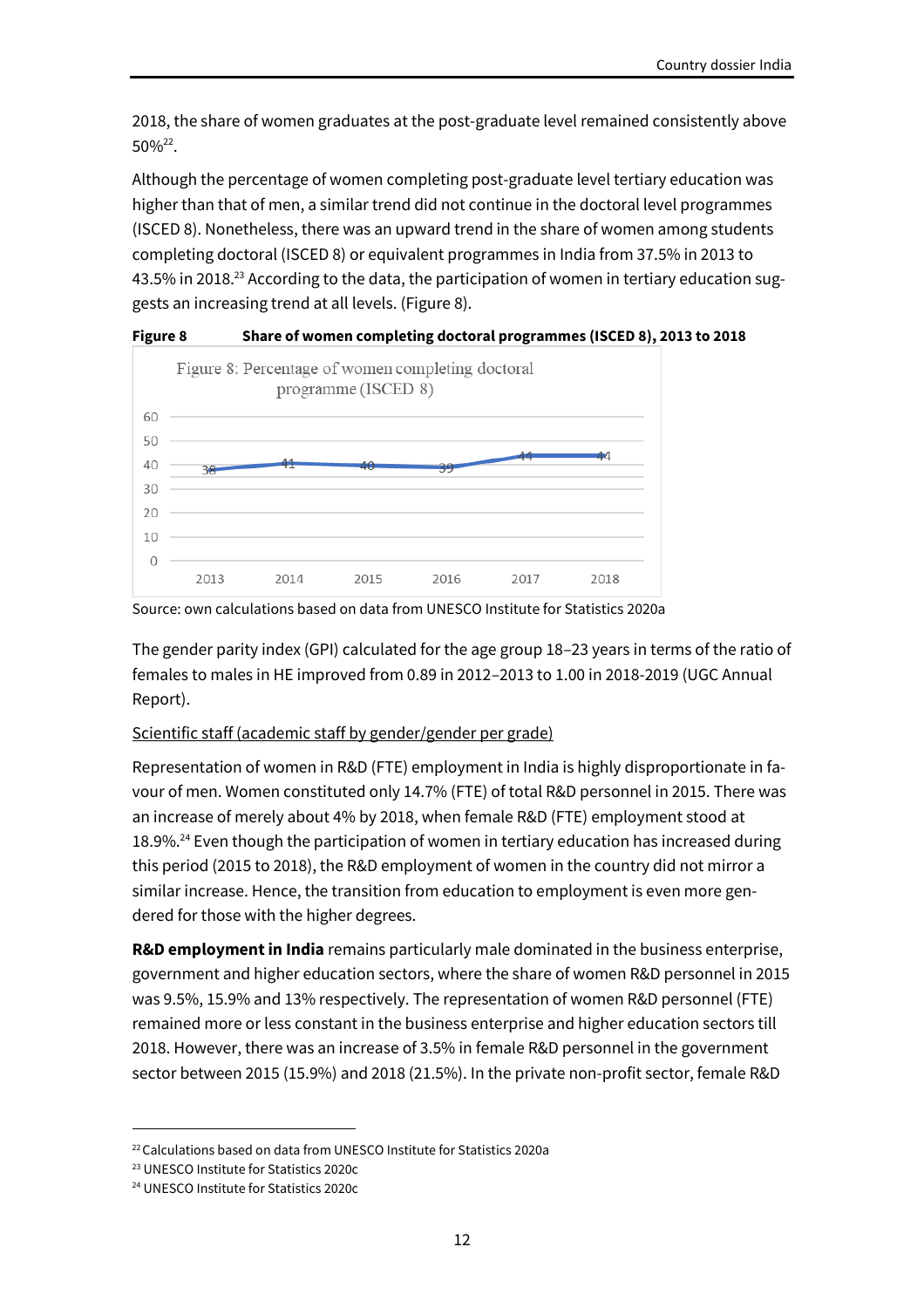

personnel as a percentage of total R&D personnel (FTE) was 36.7% in 2015, increasing by 1% to 37.7% in 2018 (Figure 9).



With respect to **female researchers as a percentage of total researchers (FTE) in India**, there was an upward trend. The total number of female researchers (FTE) increased from 39,389 (13.9%) in 2015 to 56,747 (16.6%) in 2018. There was a significant increase in the percentage of female researchers in business enterprises from 10.9% to 14.2% – a 30% increase. In the private non-profit sector, the percentage of female researchers (FTE) increased by 4%, from 34.6% in 2015 to 36% in 2018. The percentage share of female researchers among total researchers (FTE) in the government sector, evidenced a change from 15.5% in 2015 to 20.5% in 2018 – a 32% increase. The percentage share of female researchers in the higher education sector remained constant from 2015 to 2018, at 13% (Figure 9). Headcount (HC) data was not available for India<sup>25</sup>.

The proportion of **female academic staff** showed a steady increase between 2012 and 2018. Women comprised only 39% of all tertiary level teachers (excluding visiting teachers) in 2012 and 2013; the female share increased to 42% in 2018, a 7.7% increase (UNESCO Institute for Statistics 2020c and AISHE 2018-–19; 2012-2013).

Gender-disaggregated data on academic staff positions has not been routinely maintained in India. It was from the academic year 2015–2016 onwards that statistics relating to the percentage of women professors became available from published reports of the UGC, and from 2010–2011 onwards from AISHE data.

**Vertically disaggregated gender data for academic staff** suggests that, moving up the ladder, the percentage share of women academics when compared with men in the same grade, tends to decrease (Table  $4)^{25}$ . In 2012, the proportion of female academic staff

Source: UNESCO Institute for Statistics 2020e \* data available only for 2015 and 2018

<sup>&</sup>lt;sup>25</sup> Data from All India Survey on Higher Education (AISHE) and own calculations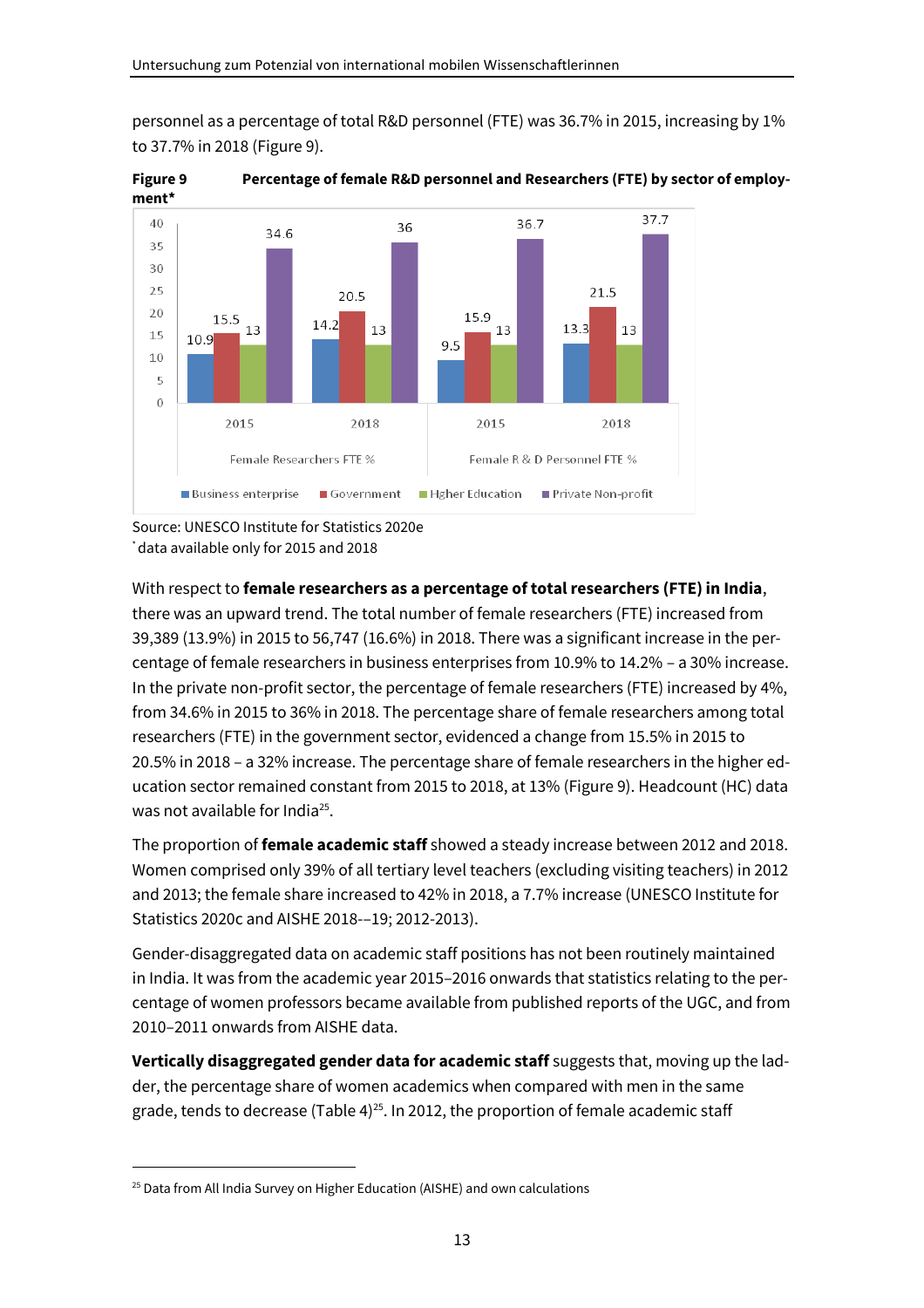(university departments and affiliated colleges) in comparison to male staff at Grade C (Lecturer/Assistant Professor level) stood at 41% and had increased to 43.5% by 2018–2019. Female academics constituted 34% of Grade B (Reader/Associate Professor level) and 25% of total Grade A (Professor and equivalent) academic staff in 2012. The share of women academics when compared with men increased to 37% for Grade B and 27% for Grade A in the year 2018-2019 (Table 4).

The situation with respect to female academic employment in university teaching departments alone (excluding affiliated colleges) suggests a smaller proportion of female representation when compared with men *(Appendix 2)*. The percentage of female academics who were full professors (Grade A) in university teaching departments (excluding affiliated colleges) was 20.6% of all academic staff in 2012-2013. The share of women academics at Grade A in university departments (excluding affiliated colleges) had increased to 24.02%, that is, by 16%, in 2018-2019<sup>25</sup> *(Appendix 2).*

Of the total female academic staff at tertiary level (university departments and affiliated colleges), female academics at full professorial level (Grade A) continue to represent a very small percentage (approximately 6%) compared with around 69–70% of total female academic staff at Grade C assistant professor level (Table 4)<sup>25</sup>. The trend therefore suggests that although a higher proportion of women enter an academic career, few women progress up the career ladder. Comparison of progression of women and men in a typical academic career from ISCED level 6 to women at full professor level (Grade A) is presented in Figure 10.

| <b>YEAR</b> |                                                                                   | <b>Grade C</b>                  | Grade B                       | <b>Grade A</b>   |
|-------------|-----------------------------------------------------------------------------------|---------------------------------|-------------------------------|------------------|
|             |                                                                                   | <b>Assistant Pro-</b><br>fessor | Associate<br><b>Professor</b> | <b>Professor</b> |
| 2012-13     | Percentage share of women ac-<br>ademic staff compared with<br>men in the grade   | 40.6%                           | 33.8%                         | 25.2%            |
|             | Percentage of total female aca-<br>demic staff at tertiary level at<br>each grade | 69.27%                          | 12.85%                        | 6.04%            |
| 2014-15     | Percentage share of women ac-<br>ademic staff compared with<br>men in the grade   | 40%                             | 34.49%                        | 24.09%           |
|             | Percentage of total female aca-<br>demic staff at tertiary level at<br>each grade | 68.36%                          | 12%                           | 5.96%            |
| 2018-19     | Percentage share of women ac-<br>ademic staff compared with<br>men in the grade   | 43.51%                          | 36.78%                        | 26.5%            |
|             | Percentage of total female aca-<br>demic staff at tertiary level at<br>each grade | 71.11%                          | 10.47%                        | 5.95%            |

#### **Table 4 Proportion of female academic staff by Grade at tertiary level\***

\* employed in university departments and affiliated colleges Source: AISHE Survey Reports for the respective years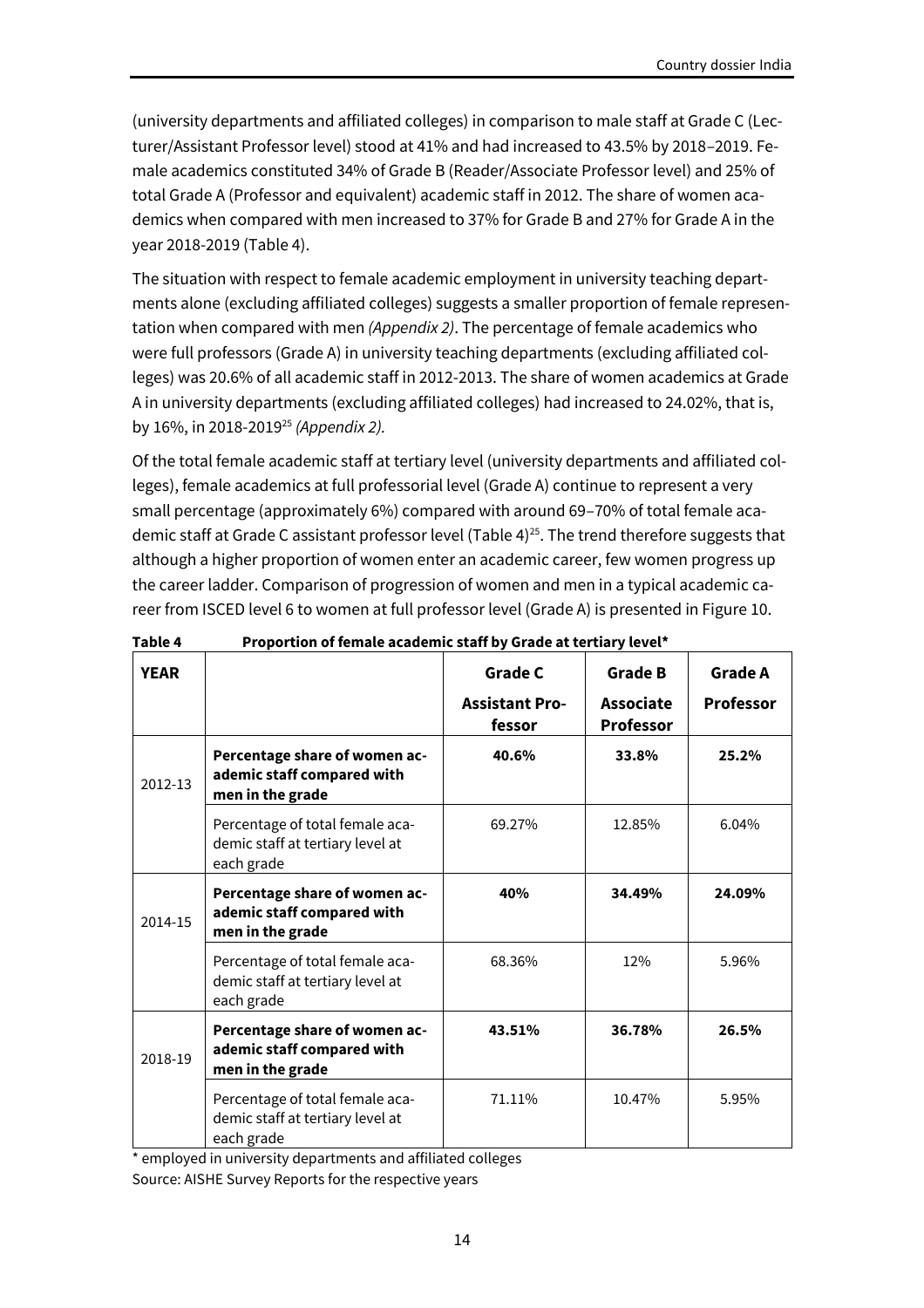

**Figure 10 Progression of women and men in a typical academic career – from ISCED 6 graduates to Grade A (2018)**

ISCED 6 ISCED 7 ISCED 8 Grade C Grade B Grade A

Source: 1. Calculations from UNESCO Institute for Statistics 2020e for data on graduates, 2. AISHE data for academic grades

Government publications on HE do not record data on the award of post-doctoral fellowships. According to a report on the IndiaBioscience platform, the post-doctoral programmes are not very popular on Indian campuses resulting in a very low representation of post-doctoral researchers in India.<sup>26</sup>

### <span id="page-18-0"></span>**4 Gender-specific Aspects of Scientific Careers**

#### Horizontal and vertical segregation

A comparison of female and overall enrolment percentages reflects differences between female and male enrolment percentages across different disciplines. In 2018-2019, enrolment percentage of women relative to overall student enrolment (men and women) for specific fields/disciplines in higher education from ISCED level 6 and above (excluding diploma and certificate programmes) was highest in education programmes (64% of total student enrolment in education programmes) followed by medical science (60%), social science (54%) and science (53%). On the other hand, women were underrepresented in information technology and computer science subjects (14%) and in engineering and technology disciplines (30%).<sup>27</sup> Hence, horizontal gender segregation was most significant in engineering and technology-related disciplines.

<sup>26</sup> <https://indiabioscience.org/columns/opinion/the-curious-case-of-the-missing-indian-postdoc> (checked 28.3.2021)

<sup>&</sup>lt;sup>27</sup> UGC Annual Report 2018-2019. Own calculations based on total number of women enrolled in specific streams relative to the overall student (men and women) enrolment in each stream from ISCED Level 6 to level 8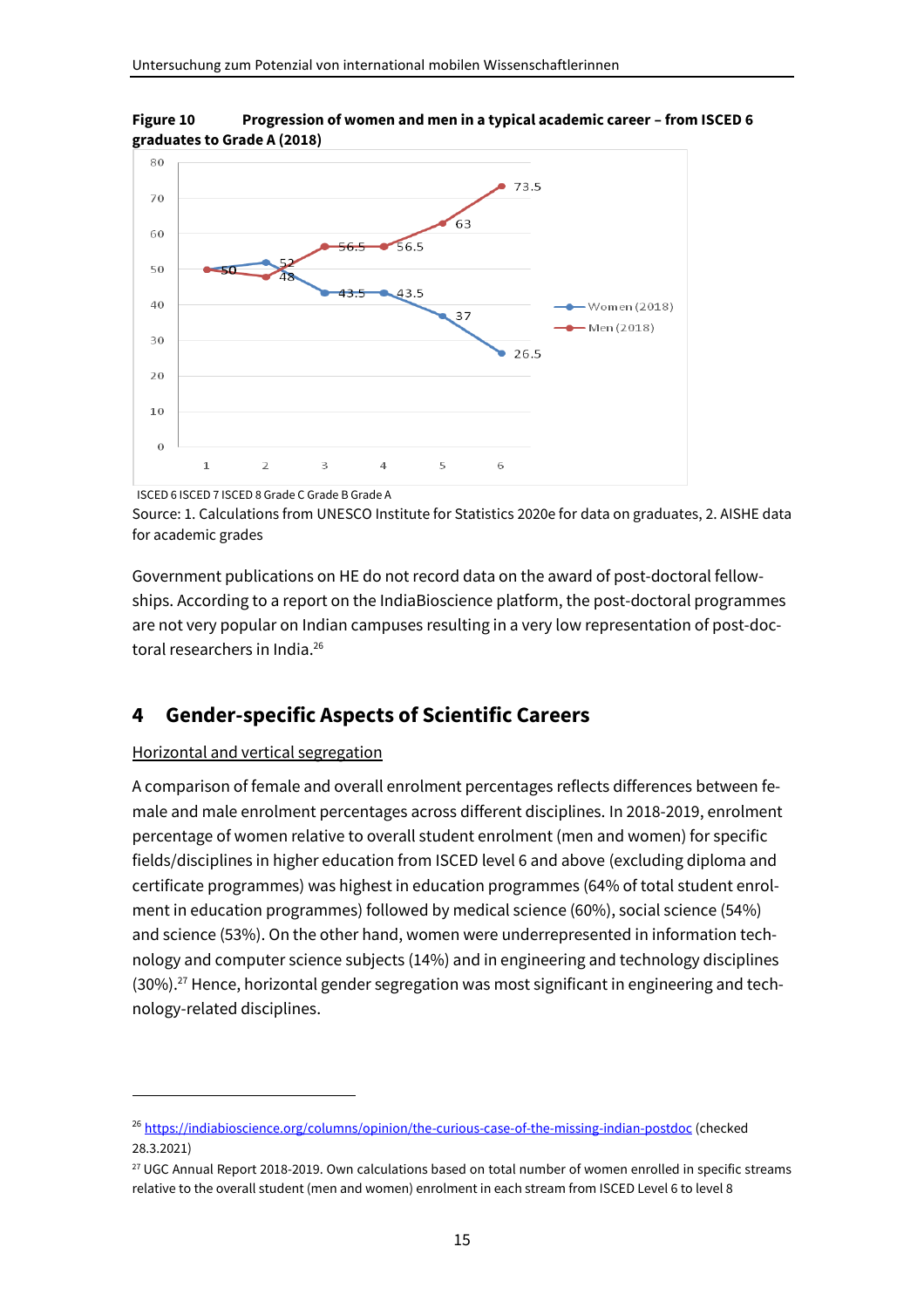In 2012–2013, of all the women enrolled in higher education, the percentage enrolment of females at ISCED level 6 and above (percentage of total women enrolment) was highest in the arts, at 42.66%, followed by science (19.07%) and commerce/management (16.16%). Female enrolment in the engineering and technology stream was 10.55%, while in education and medicine it was 4.76% and 4.20% respectively of the total female enrolment. In 2018- 2019, female enrolment in tertiary education as a percentage of total women enrolment was similar to 2012-2013 for commerce/management (17%), declined in science (17%) and engineering and technology (7.3%); increased marginally in education (6.6%) and medicine (5.1%).<sup>28</sup> New courses and programmes offer diverse career choices to students which offers an explanation to this trend.

The above statistics find support in the views of the senior academics who were interviewed in preparation for this dossier:

*"In India the percentage of female enrolment in sciences(relative to men) is increasing and women are outperforming men. However, there were still fewer females in science disciplines, particularly engineering, when compared with males"* (Prof.2: Prerna)

*"There are more women in humanities and social science streams" (Prof.3: Sharmila) whereas in "maths there are more men"* (Prof.1: Rita).

A cross-national comparative study by aspiring minds on barriers to women in engineering ( found that the traditional underrepresentation of women in the engineering streams in India was not linked to in-college environmental barriers such as the 'chilly climate' for female engineering students.<sup>29</sup> There was also no evidence of leakage or female drop-outs in engineering education after securing admission in India. Rather, females in engineering as well as non-engineering disciplines in India reported higher confidence, being more open to working with males, and being respected as compared to male students. This indicates a lack of a hostile environment for women in HE in India, and it is also suggestive of a confident new generation of women in India. Yet, the study found that the representation of females in top engineering institutes in India was much lower compared with developed countries. Evidence suggested that females reported lower self-perception of ability and preparedness for competitive examinations when compared with males. The existence of these pre-college barriers inhibited aspiring females from gaining admission to B.Tech programmes. Hence, college was not a significant point for leaks in the pipeline in India; rather, leaks occurred for females before reaching college level. The study recommended that policy makers should revisit the parameters used as selection criteria to identify India's most capable female talent and not depend on scores of a written test alone. This would be likely improve the participation of capable females in engineering.

Data in respect of women faculty across various disciplines was not available from official publications of the Government of India (GoI). However, a study on the status of women in

<sup>&</sup>lt;sup>28</sup> Annual Reports published by University Grants Commission (UGC), Government of India[. https://www.ugc.ac.in](https://www.ugc.ac.in/) and own calculations from AISHE (2012-2013; 2018-2019)

<sup>29</sup> *Women in Engineering: A Comparative Study of Barriers across Nations*. A study by Aspiring Minds. Accessed from [https://aspiringminds.com](https://aspiringminds.com/) (checked 5/4/2021)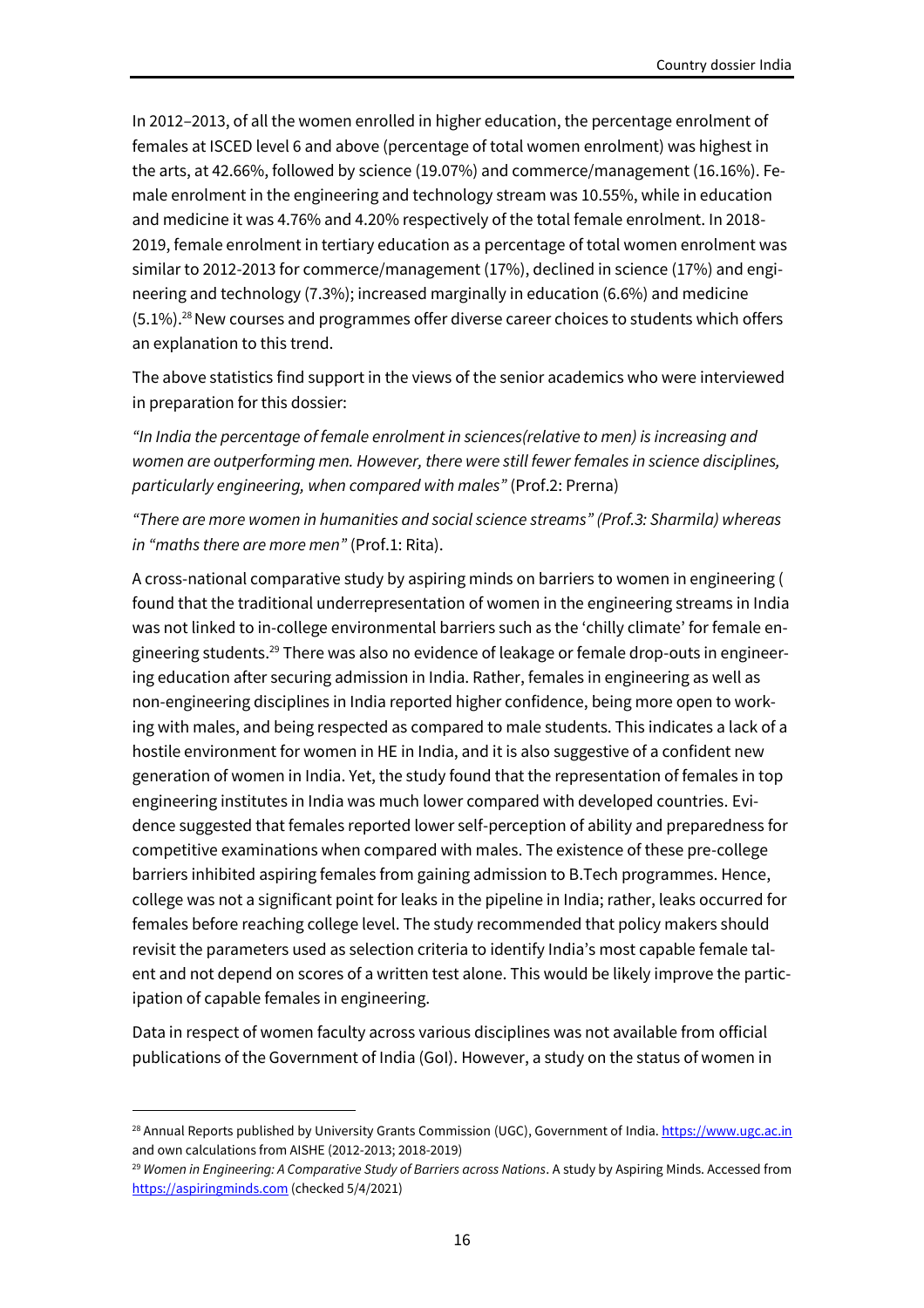science conducted in 2016-17 (Mallik and Dhara, 2017) reported that while women constituted over one third of the total science graduate and post-graduate degree holders in India, they comprised only 15–20% of tenured faculty across research institutions and universities in India. According to that report, of the total working science professionals, females constituted less than 30% for most of the institutes of science and technology in India. In some of these institutes, women constituted less than 5% of all scientific staff.

One senior professor interviewed in preparation for this dossier observed: *"Women in India are doing very well in sciences up to the Ph.D level. However, by this time they are expected to shoulder family responsibilities and hence forgo chances in their career"* (Prof.2: Prerna). Another interviewee pointed out that *"women in sciences do not last to reach their career goals"*; *"women tend to choose jobs that allow time for family"*. (Prof.3: Sharmila)

Vertical gender segregation was also manifest in the academic life of women as they progressed from ISCED level 6 to ISCED level 8 and later in their academic and scientific careers. Female enrolment data for the year 2018 indicates that the proportion of females enrolled at undergraduate ISCED level 6 is higher, and that it decreases at doctoral level (ISCED level 8) across most streams or disciplines.

In 2018, female enrolment for medical science was 61% and 46% at undergraduate and doctoral research level, respectively. A similar trend was observed for education, social science and science. However, the trend was reversed for engineering and technology (29% female enrolment at undergraduate level and 31% at Ph.D. level), information technology and computer science (41% female enrolment at undergraduate level and 51% at Ph.D. level) and management (38% female enrolment at undergraduate and 46% at Ph.D level). With respect to the share of women graduating at different levels in 2018 when compared with men, data indicates that fewer women graduate at doctoral research level in all major disciplines except for information technology and computer science (53% women doctoral graduates). For science disciplines, there was an increase in the percentage of women graduates at postgraduate level (64% female graduates) over undergraduate level (54% women). However, at doctoral research level, female graduates in science accounted for 46% of the total graduates.<sup>30</sup>

#### Summary:

The share of women in academic positions reflects the 'leaky pipeline', with the proportion of women teaching staff progressively decreasing as one progresses from Grade C (assistant professor) level to Grade A (professor) level. The trend was similar for 2012 and 2018 (Table 4). The proportion of female academic staff (relative to men) at Grade C increased from 41% in 2012 to 44% in 2018; Grade B female staff increased from 34% (2012) to 37% (2018); and Grade A female teaching staff increased from 25% to 27% between 2012 and 2018 (AISHE survey reports). When compared with the percentage of Ph.D.s awarded to women, the share of women in faculty positions in science disciplines, in general, is much lower and fewer women are present at the top of the career ladder The trend is similar even in the biological sciences, which traditionally have a higher proportion of women (33% of women in

<sup>30</sup> Annual Reports published by University Grants Commission (UGC), Government of India[. https://www.ugc.ac.in](https://www.ugc.ac.in/)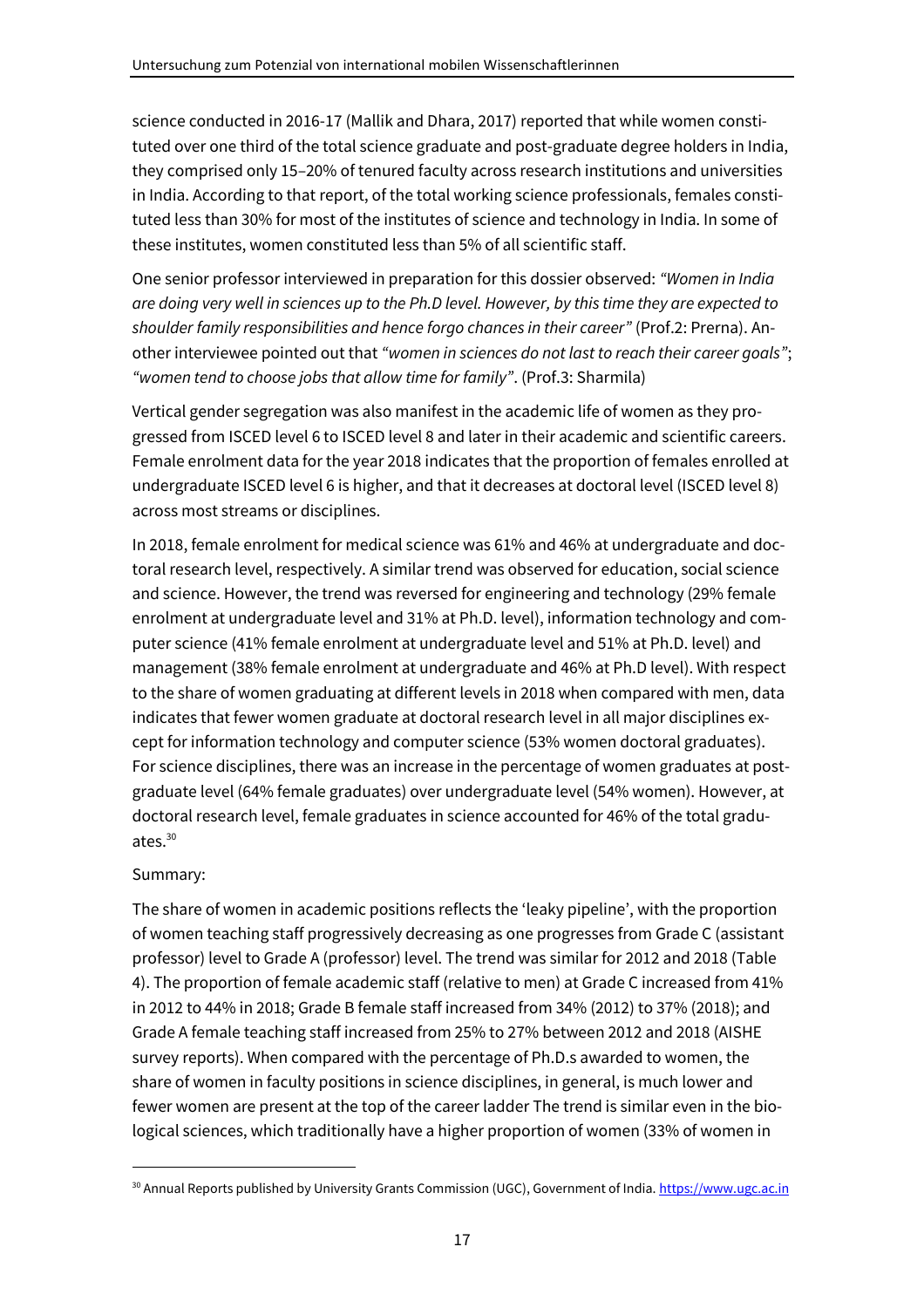science disciplines were in the 'biology, health and allied sciences', Mallik and Dhara, 2017) . A study conducted in the biological sciences in India (Bal, 2005) found that women were largely at the junior faculty level.

Data also suggests that from the total scientific manpower in India there is a loss of trained women scientists during the transition from Ph.D. to post-doctoral research (Mallik and Dhara, 2017). In the year 2016, the proportion of female post-doctoral fellows among science professionals was less than 29%. Male post-doctoral fellows were thus 2.5 times more numerous than their female counterparts. The gender gap at the Ph.D level was narrower with males less than two times more numerous than the female doctoral fellows in the science disciplines.The proportion of overall post-doctoral enrolment out of Ph.D enrolment was 18.03%, of which 19.3% were males and 15.4% were females. The study sponsored by the National Institute for Transforming India, Niti Aayog (Mallik and Dhara, 2017) found that only 35.4% of female respondents held positions in academic administration; 35.2% and 28.9% of female respondents had visited abroad professionally for a long or short duration (only for the two years previous to the study, i.e. 2014-2016), respectively. This study provided clear evidence for the loss of trained women scientists in transitioning from Ph.D to post-doctoral research in India.

In spite of the increasing number of women in tertiary science programmes, women's participation at higher levels of science in tenured research positions evidences little improvement in India. According to the R&D statistics published by Department of Science and Technology (DST),<sup>31</sup> of the total R&D personnel directly engaged in R&D activities in 2015, 39,388 (13.9%) were women; this figure increased to 56747 (16.6%) in 2018.

Fewer women compared to men get elected as fellows of science academies. In the Indian Academy of Science (IAS) in 2021,<sup>32</sup> 100 of the 1,113 fellows are women, which is only 9%. Similarly, between 2015 and 2019, 942 fellows were elected to the Indian National Science Academy (INSA), $^{33}$  of whom only 85 (9%) were women scientists. One of the professors interviewed in preparation for this dossier (Prof.1: Rita) strongly felt that *"membership of science academies was significantly dependent upon networking and nepotism"* which has caused *"discrimination and unfairness"*. According to her, *"90% of women who are elected as fellows of science academies are either wives or relatives of someone in the academy. Women who are independent of such a support system are only 10% of the total female membership".*

#### Social, cultural and institutional context

The disproportionate representation of women in scientific disciplines and in senior academic positions is attributable to several contextual factors such as gender stereotypes and gender roles, differential gender-based reinforcements during child-rearing, societal and family obligations, to mention but a few. Kurup et al (2010) in their study reported that

<sup>31</sup> NSTMIS, Research & Development Statistics at a Glance (2017-18) and (2018-19). Department of Science and Technology (DST), Ministry of Science & Technology, Government of India, New Delhi. Available at: <http://www.nstmis-dst.org/RegularPublication.aspx>

<sup>32</sup> Website of Indian Academy of Science (IAS) (checked 11.4.2021)

<sup>33</sup> Website of Indian National Science Academy (INSA) (checked 11.4.2021)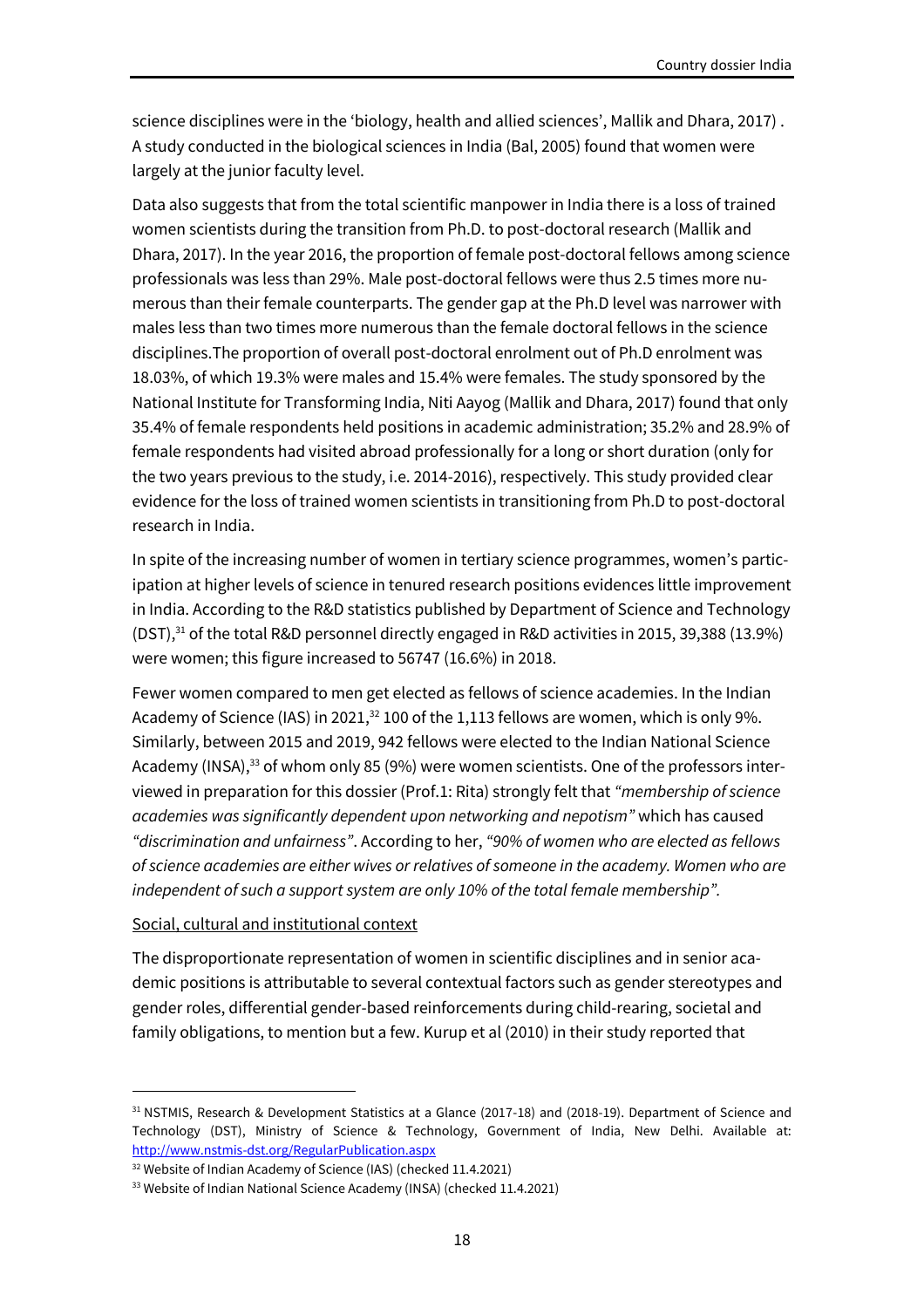family commitments were the main reason for the loss of trained women scientists engaged in scientific research and teaching across research institutes and universities: 51.7% of the women in research surveyed perceived family commitments as a reason why women dropped out of science; organizational factors were the second most frequently perceived reason (20.2%), followed by socio-cultural factors (8.1%).

*Socialization in a patriarchal culture:* The foundations for gender segregation are laid early in childhood in India, with boys expected to play with toy cars and aeroplanes while girls play with dolls. This sets the stage for gendered expectations that conform to roles defined for males and females by the society. A dearth of women role models adds to the situation. Patrifocality affects entry of women into science, and the patriarchal considerations spill over into the workplace (Subrahmanyan, 1998). Child-rearing practices in India encourage girls to help with household chores during their growing up years. The differentiated gender roles in the typical patriarchal family system in India attribute household management to girls (Gupta, 2019). Girls and women are also expected to sacrifice personal career ambitions and prioritize family. 'Career-oriented' and 'ambitious' are the traits that are viewed negatively in women.

These sentiments were echoed in the views of the academics who were interviewed for this dossier:

*"Stereotypes are encultured in early childhood through toys, dress etc"* (Prof.2: Prerna).

*"It is in the bringing up. Girls are socialized to choose a stream and jobs that allow time for family. There is enormous familial pressure on women to wind up studies for matrimony or to get a job which is not too time-demanding"* (Prof.3: Sharmila).

*"Social expectations are that the family and children are the responsibility of women* (Prof.1: Rita).

*Gender role expectations and dual burden:* A greater numbers of parents in India are encouraging their daughters to pursue higher education, as is evident from the enrolment figures discussed earlier. However, there is a fall in the number of women scientists entering the workforce, particularly at senior levels. It is evident in the context of women who, after having obtained their doctoral degrees, either do not pursue a career in science or undergo a break in employment after commencing a career. Factors such as marriage, lack of family support and child-bearing are major reasons why women scientists exit (drop-out) the workforce. This is reflected in the lower percentage of female scientists in tenured positions as compared with the percentage of females holding doctoral degrees; or in the fact that there is a larger difference between the number of women and men doctorate holders pursuing post-doctoral research compared with the differences in numbers at the doctoral level (Chandra et al. 2008). Often women, who manage to start a career in science undergo career breaks due to the dual burden of work and family and the lack of gender sensitivity on the part of the institutions that are generally patriarchal and unaccommodating of competing time demands faced by women. The lack of sensitivity also manifests in the lack of attention to providing non-academic infrastructure such as flexible working hours, support services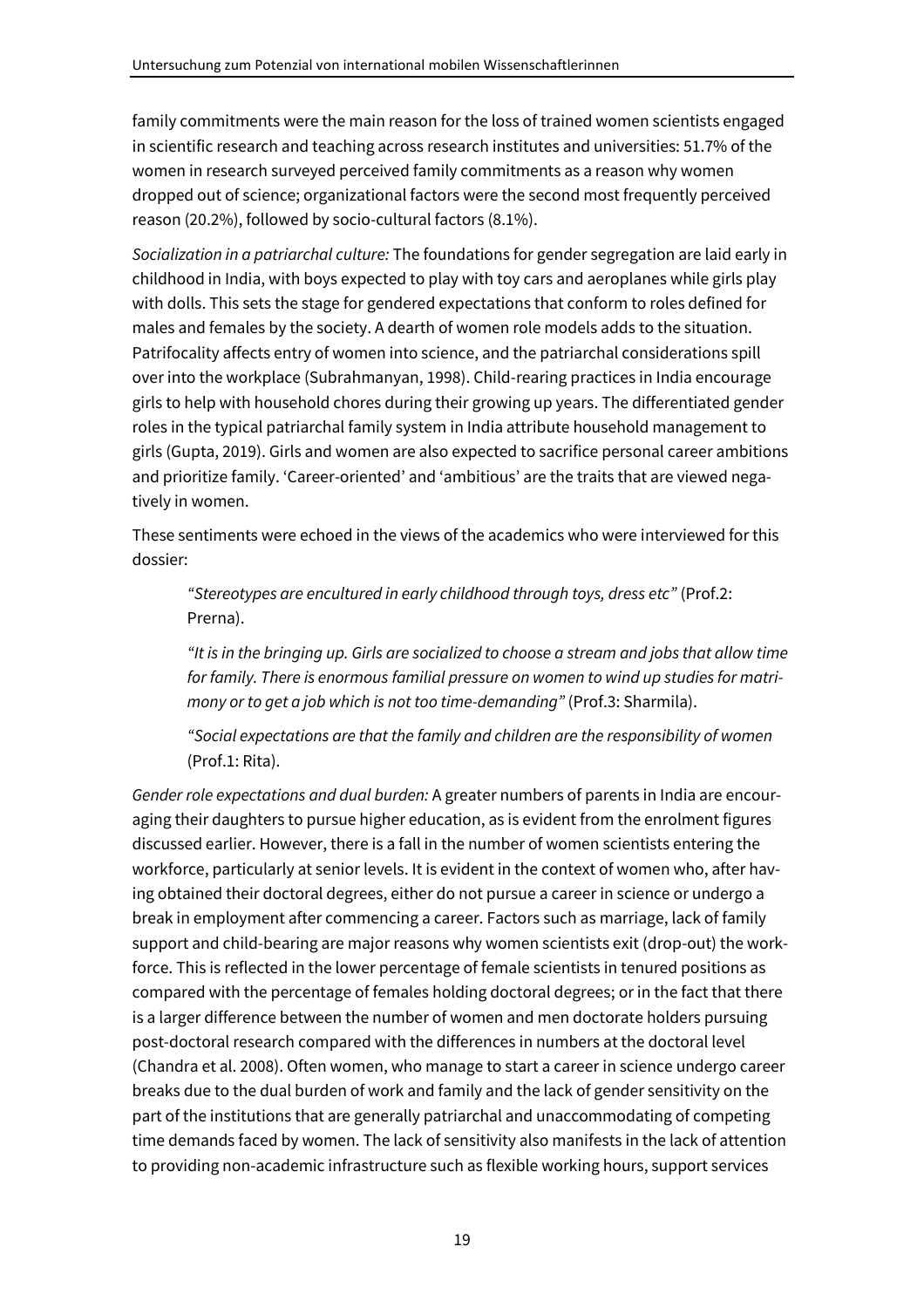(transportation, housing, elder and child care support, etc.). In the words of the interviewees:

*"Women have primary responsibility of family and children. Therefore, they have time limitations due to which they cannot do very well"* (Prof.1: Rita).

*"There is greater number of women faculty teaching at undergraduate level. But the number of women faculty teaching at the post-graduate level is much lower since it is more demanding and requires long hours. And as you move up the ladder in higher academia in the academic career, there are fewer women. There is a lot of attrition due to societal pressure"* (Prof.2: Prerna).

*"I know of several women who continued with their careers either in research or academic positions. They chose not to get married or have families. Those who do get married do not pursue their career to that extent – they are content with status quo"* (Prof.3: Sharmila).

The problem of the impact of the dual role related to family care and marriage on the career continuity and attainment of women in science in India begins at the stage of higher studies and research in science. In respect of women, career choices and decisions are traditionally 'family' decisions. Data reveals that a large number of women drop out from higher studies and research in science (Kurup, 2016, Chandra et al, 2008) and scale down their ambitions to accommodate family (Gupta et al, 2005).

*Gender biases*: Women scholars may find it difficult to be assigned a research supervisor due to prevalent norms and biases. Male professors reported a lack of preference for women students due to apprehensions that they would discontinue research upon marriage. Similarly, women scholars are perceived to have constraints of social mobility due to social norms and issues of safety (Subrahmanyan, as cited in Kumar 2009). On the other hand, women faculty, particularly in the science disciplines, also find it difficult to get Ph.D students under their supervision, as students perceive that women faculty would have fewer contacts and less time for academics (Gupta, 2001).

This belief that women are simply not able to put in the long hours expected in a scientific career, emerged also as an important underlying theme from the in-depth interviews conducted in preparation for this dossier. For instance, one of the professors interviewed for this dossier stated that "*there was an unconscious bias against women. In hiring interviews, women are asked gender-discriminatory questions such as, are you married? How many children do you have?" (Prof.3: Sharmila).* Similar sentiments were expressed by Prerna : *"Factors other than merit play a role in hiring. Gender bias is an important factor. Women are asked about their marital status, children".* Prof.3: Sharmila noted that: *"The belief is that women will not put in long hours that are expected in academia because of family responsibilities and kids."*

Gender bias results in marginalisation of women in faculty positions and also influences the career review process, thereby further contributing to gender disparity (Women in S&T: A Vision Document, 2016).

"*There is in-built gender discrimination. Lack of gender equality in behaviour in institutional set-up is the main hurdle for female academics. There is a very traditional anti-*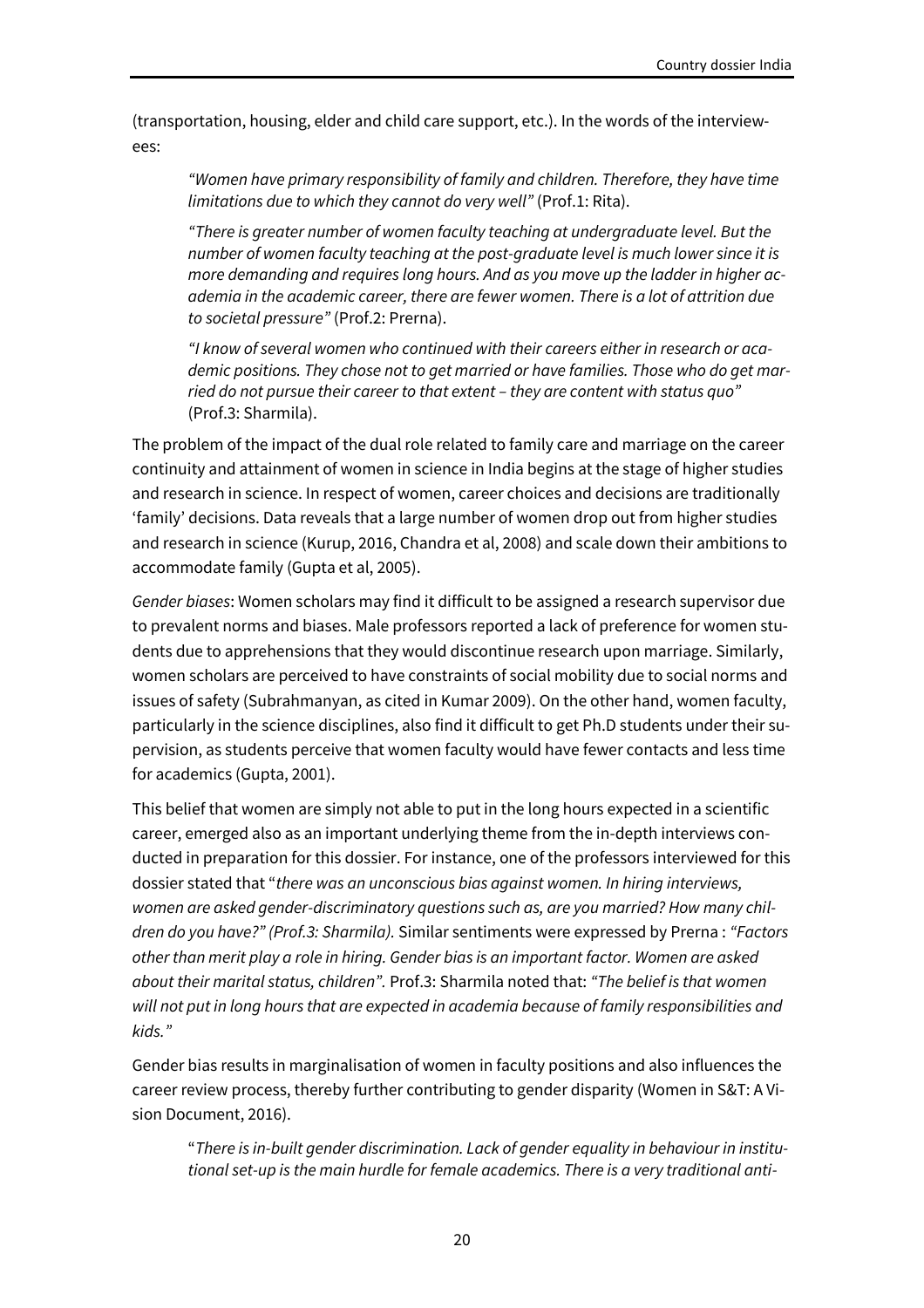*female mindset in universities. Gender inclusiveness is not there. There is also lack of acceptance of women colleagues in the sciences. Women have to make more efforts than men*" (Prof.1: Rita).

Institutions are characterized with an overwhelmingly male-dominated environment. Men bring stereotyped notions of male superiority to workplace, such as, women are not suited for handling purchases, finance or to make important decisions. Women scientists believed that they had to work much harder and longer than men in order to prove themselves equally capable (Gupta and Sharma, 2002, p.905). Hence, career success and progression for women is delayed. In an empirical study of gender inequities in scientific institutions in India, Kumar (2001) found that career paths for women were flatter than for men.

Institutional and structural reasons for the underrepresentation of women scientists

Factors such as exclusion from networks, lack of female mentors in senior positions, the condescending attitude of male colleagues, age limit for competitive grants, lack of representation of women on funding committees, and the absence of women-friendly workplaces are some of the reasons for the underrepresentation of women scientists in the workforce.

These key explanations/causes for the underrepresentation of women in academic career paths were substantiated by the interview data.

*"In academia, contacts/liaisoning are important. Gender disparity exists (at this level) since women cannot generally approach people or influence them to get projects or positions. Men use various ways such as networks or contacts to meet their career goals. For women it is difficult since they are juggling multiple things. In academia connections matter. Alignment and networking with big shots is important to get career benefits. Women who have spouse or a parent in the system find it easier in academia"* (Prof.1: Rita). "*Women tend to be poorly networked due to family responsibilities"* (Prof.2: Prerna).

*"In sciences there is underrepresentation of women and those who are there have reached there with such great difficulty that they don't always enable female researchers to follow their career trajectory. Institutions have to enable their female employees by providing support groups for women academics in a male dominated institution. There should be more women on hiring committees in academia. Child support systems are important at the workplace for working mothers. This can make the female academic much more productive"* (Prof.3: Sharmila). *"Support systems are not there for women academics, such as creche, flexible working hours, accommodation etc"* (Prof.1: Rita)

*"Women tend to be perceived as incapable of working on important assignments/projects. Male colleagues demonstrate doubts regarding capabilities of female colleagues. Men do not like women to be equal to them – hence women are excluded through unfair means, not on the basis of performance or capabilities"* (Prof.1: Rita)

In a study on the social and work environment of women scientists in institutes of science and technology in India, Gupta and Sharma (2002) found that women scientists believed that male colleagues did not accept women as equals and doubted the capabilities of female colleagues particularly in the early years of their career. Success in scientific research was not always in proportion to merit.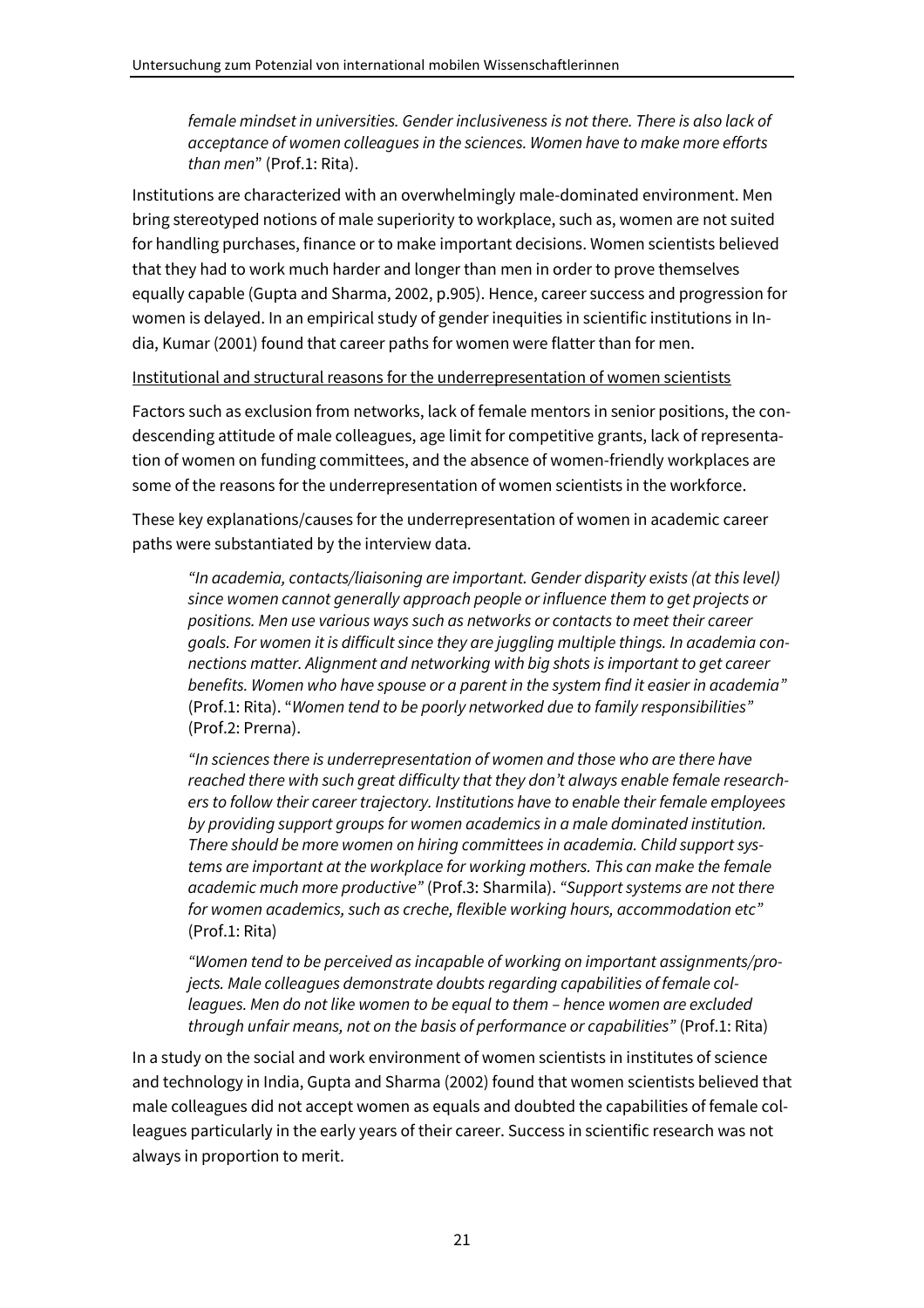Women academics and scientists also felt excluded from the 'male culture' of departments with few women faculty. Exclusion from internal networks also resulted in not being taken seriously, dependence on hostile colleagues and seniors, conflicting gender and scientific roles and silence around women's issues. Such experiences resulted in lack of collaboration, contacts and recognition. This was true of single women also and not limited to married women. In fact, compared with married women, Gupta and Sharma (2002) found that single women had lower research activity, in terms of average number of publications and participation in conferences, and faced greater constraints in collaboration with male scientists.

Contacts outside the organization and informal networks with other scientists were essential to success. Women scientists were not very active in maintaining informal networks due to the time constraints resulting from their family responsibilities. Women faced constraints of geographical mobility due to family commitments and security issues related with travelling (Gupta and Sharma, 2002). Women also travelled less than men scientists, and their participation in conferences was lower. In the event of conflicting demands between family and career, social norms and socialization ensured that women prioritized family responsibilities relative to their career. Hence, women compromised with career often giving up opportunities that came their way, such as, international fellowships, visiting scientist/ professor positions, conference participation etc. (Gupta and Sharma, 2002).

Since women had to work harder than men to prove themselves, women in India also faced career-related stress of working in a hostile work environment (Gupta et al, 2005). Women scientists grappled with the anxiety of obtaining funds, results and recognition common to all scientists (Gupta et al, 2005).

In a qualitative study on gender inequality conducted at four prestigious research organizations in India, Gupta (2020) found that the scientists perceived a separation between gender issues and the organizational domain. Hence, they did not blame the organization for gender inequality, but rather they rationalized gender inequality as "social". Thus, informal behaviour related to gender inequality was seen to be separate from the "system", thereby keeping intact the rationality and meritocracy of the organizations/institutions. Women were perceived to be "privileged", as the 'system' accommodated their concerns. The study highlighted the role that men play in undoing various government initiatives towards creating gender-equal workplaces. For instance, schemes by GoI specifically targeted towards women scientists who had a break in their career, or schemes for advancement of women in STEMM fields are viewed by men as 'privilege' granted to women. General sentiment among male scientists is that while they have to 'compete', women are 'cushioned and favoured'. This sets in motion a vicious circle where women strive harder to justify that they deserved the fellowship.

As already discussed, several initiatives have been adopted by the Ministry of Science and Technology, the Ministry of Education,<sup>34</sup> the Government of India, the UGC and various other bodies to increase participation of women in science.

<sup>&</sup>lt;sup>34</sup> The Department of Science and Technology (DST) launched the 'Women Scientists Scheme (WOS)' during 2002-2003 with the aim of providing opportunities to women scientists and technologists in the age group 27 to –57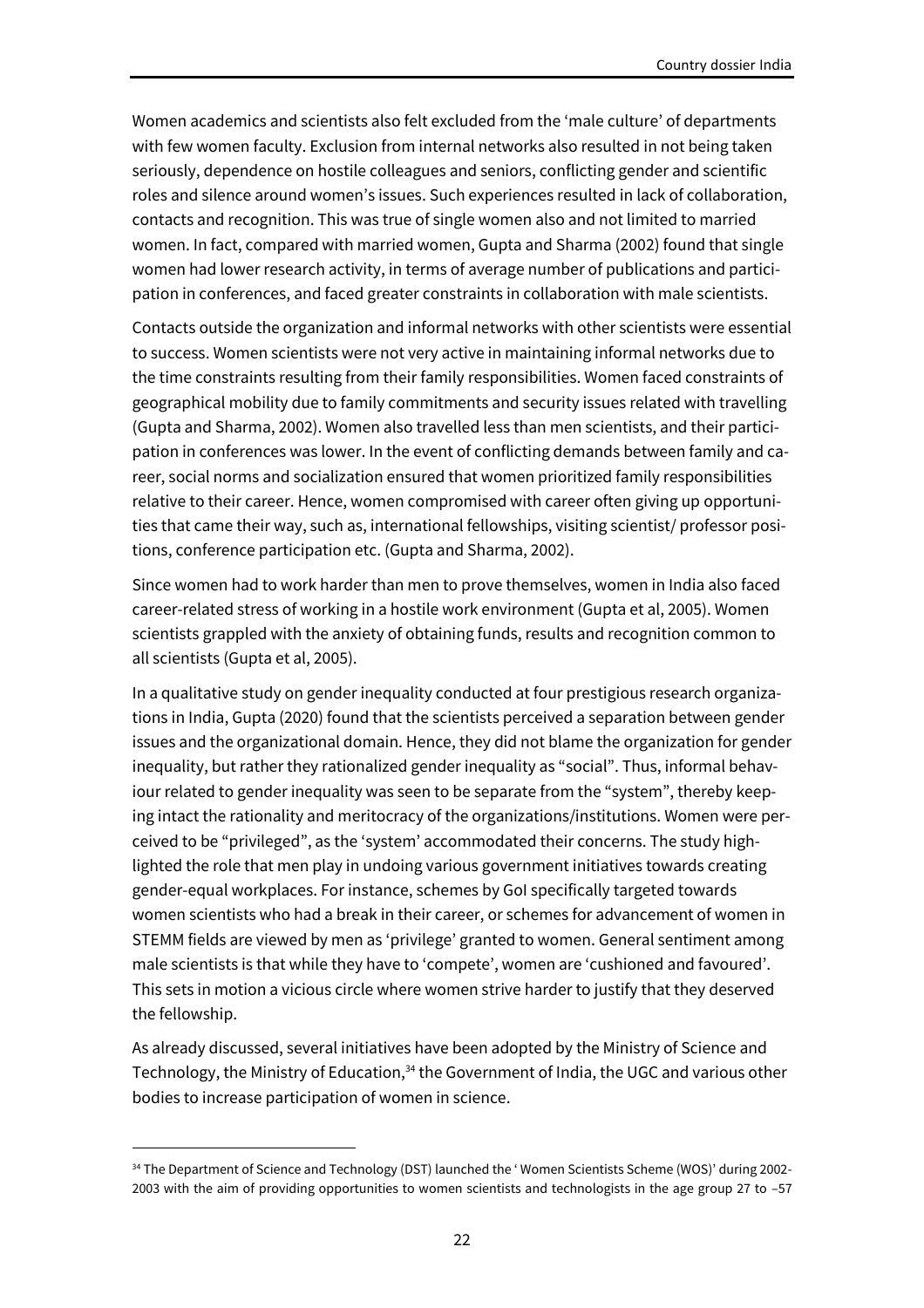## <span id="page-26-0"></span>**5 Gender and international academic mobility**

Few women tend to apply for fellowships in general. For example, in 2020, out of a total of 438 nominations received by the Indian National Science Academy (INSA) for consideration of fellowship, only 60 were of women scientists.<sup>35</sup> It is interesting to note that the gender ratio was more favourable for young/junior scientist awards in 2008 when 18.1% women received INSA young scientist award. On the other hand, only 3.8% and 4.2% women scientists received INSA senior awards and INSA academy fellowships respectively. This is suggestive of the fact that women performed better when they were still studying science than in later years when they took up careers in science (Report of National Task Force for Women in Science, 2008)<sup>36</sup>. Hence, the glass ceiling becomes tougher at the level of practising science and recognition than at the level of studying science. Gender-disaggregated data on awards of international fellowships is not reported and hence not available in India. However, manual counting from the list of awardees indicates that in 2019-2020, percentage of women receiving the INSA young scientist and INSA fellow awards was 20% each (Annual Report, INSA 2019-2020)<sup>37</sup>Government initiatives for fellowship schemes targeted towards women scientists could be a primary factor<sup>34</sup>. Gupta and Sharma (2002) reported that there is an increase in research activity among women faculty and scientists in the age group 50-55 years. In the 50s women scientists do not have child-care issues and have also built contacts and networks resulting in higher research productivity.

*Access to opportunities for international mobility*: All the senior academics who were interviewed noted that there is no gender inequality in access to opportunities for international mobility. However, filtering occurs at the stage of application for international fellowships. Fewer women apply due to family reasons, such as competing demands for time due to family responsibilities when applying for a fellowship, lack of family support, social expectations, duration of the fellowship (prefer short-term fellowships due to family reasons, etc.) Greater flexibility in the design of international mobility programmes is likely to encourage women to apply and also avail the fellowships. The length and terms of the fellowship need to be customized to match the life and career stage of the potential recipient.

Further, all the academics interviewed were of the view that female academics prefer international mobility fellowship where funding covers the stay of spouse and children. With respect to the process of selection for the award of a fellowship by the funding agencies, two of

years who had a break in their career but desired to return to the mainstream. It has three components: WOS-A, WOS-B and WOS-C. In 2014, the DST restructured all women- specific programmes under one umbrella – KIRAN (Knowledge Involvement in Research Advancement through Nurturing). KIRAN addresses issues related to women scientists and aims to provide opportunities in research. The DST launched GATI – Gender Advancement for Transforming Institutions in February 2020. GATI focuses on gender advancement in the STEMM area domains at institutional level. ([https://dst.gov.in](https://dst.gov.in/), accessed 5/4/2021).

<sup>35</sup> Annual Report 2019-2020 Indian National Science Academy (INSA). [www.insaindia.res.in](http://www.insaindia.res.in/)

<sup>36</sup> (2008) 'Evaluating and Enhancing Women's Participation in Scientific and Technological Research: The Indian Initiatives'. Report of the National Task Force for Women in Science, Department of Science and Technology, Ministry of Science and Technology, Government of India.

<sup>37</sup> (2008) 'Evaluating and Enhancing Women's Participation in Scientific and Technological Research: The Indian Initiatives'. Report of the National Task Force for Women in Science, Department of Science and Technology, Ministry of Science and Technology, Government of India.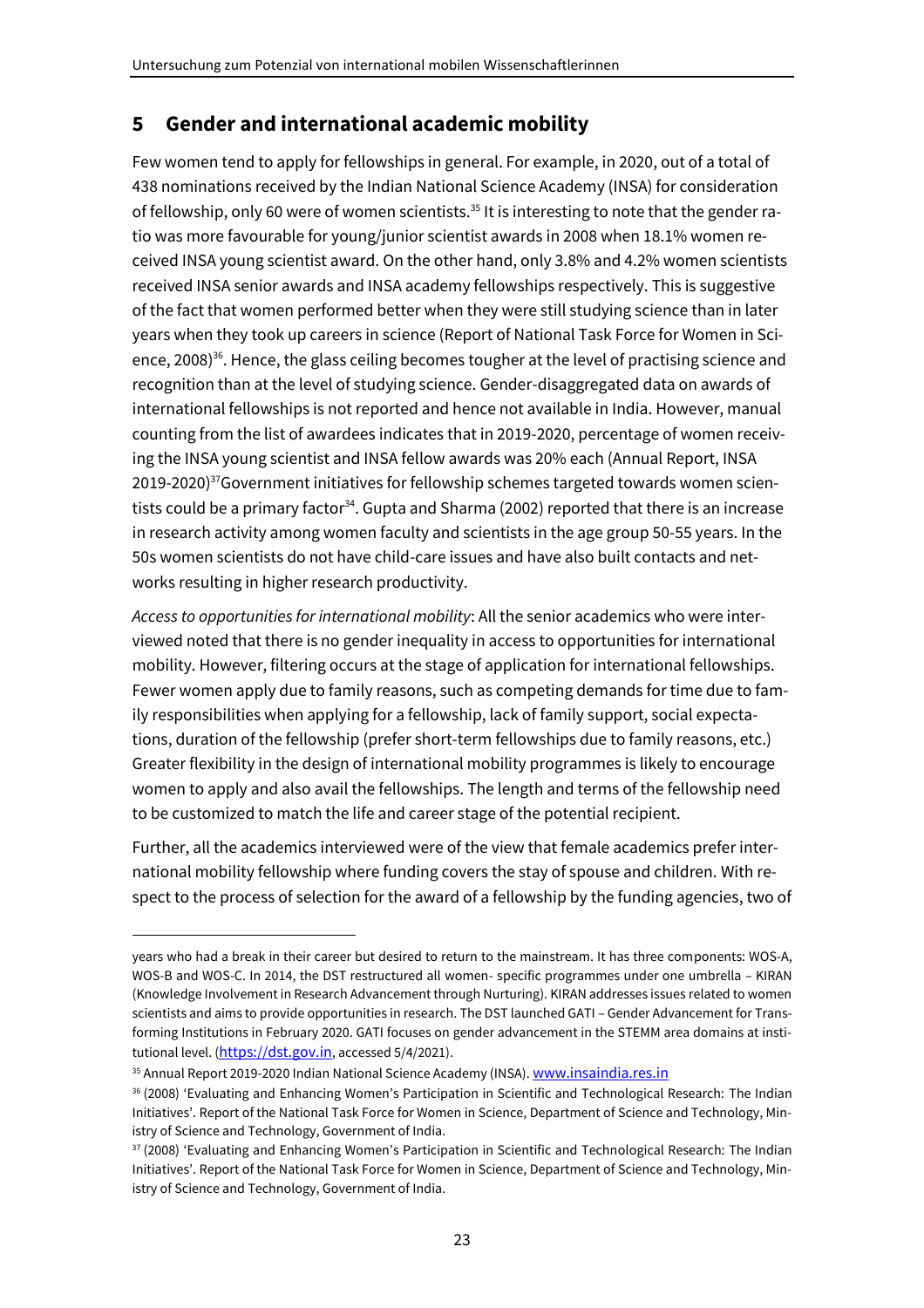the professors interviewed in preparation for this dossier believed that there was no gender discrimination (Prof.1: Rita and Prof.3: Sharmila). However, the third professor believed that there were biases, though not conscious, in the selection process for the award of international fellowships (Prof.2: Prerna). Rita, professor from Botany had spent three months in Germany on a fellowship and was familiar with German academic setting. According to her Germany with its world renowned institutions and labs provided opportunity for research exposure and academic growth for Indian academics and students.

Apart from the family and social factors, the interviewees cited other reasons for fewer women being awarded and availing of international mobility fellowships:

- a. *Women often lack information to apply for fellowships* (Prof.2: Prerna)
- b. *Networking is important for international mobility. Since male professors can sustain networks, they get more opportunities* (Prof.1: Rita).
- c. *Institutional factors like not being sanctioned leave* (Prof.3: Sharmila
- d. *Administrative and bureaucratic issues* (Prof.1: Rita)

To increase international mobility among women academics in India, the following measures were suggested:

- *a. Increase in government funding opportunities and initiatives for women only (Prof.1: Rita and Prof. 2: Prerna). Divisions in ministry of science and technology, GoI is promoting international mobility and research collaborations among women through various schemes. Department of Science and Technology (DST) has started some programmes for women,<sup>35</sup>more are required (Prof.1: Rita).*
- *b. International mobility fellowship to cover family expenses (all three interviewees)*
- *c. Academic institutional structures to facilitate leave etc. Award of international fellowships to academics adds to the prestige of the institution/university (Prof.3: Sharmila).*

*Career advantages of international mobility for women academics*: The professors interviewed were unanimous that collaboration and international mobility is important for the professional growth of women academics across all streams: "International exposure is important to find out new trends in research" (Prof.3: Sharmila). Additionally, women academics benefit in their careers in several ways (Prof.2: Prerna):

- *a. Opportunity to work with reputed labs and groups of academics*
- *b. Exposure and experience gained*
- *c. Stronger CV*
- *d. Opportunities to publish increase. Publication record improves*

In India, the importance of international collaboration/ mobility for a successful career path varies among institutions and disciplines. Though not an essential requirement in recruitment or promotion, some institutions consider these factors important at a nonformal level. Institutions also differ in the emphasis they place on international exposure in research and teaching. The weightage given to international experience is higher among science disciplines and also in economics, sociology etc.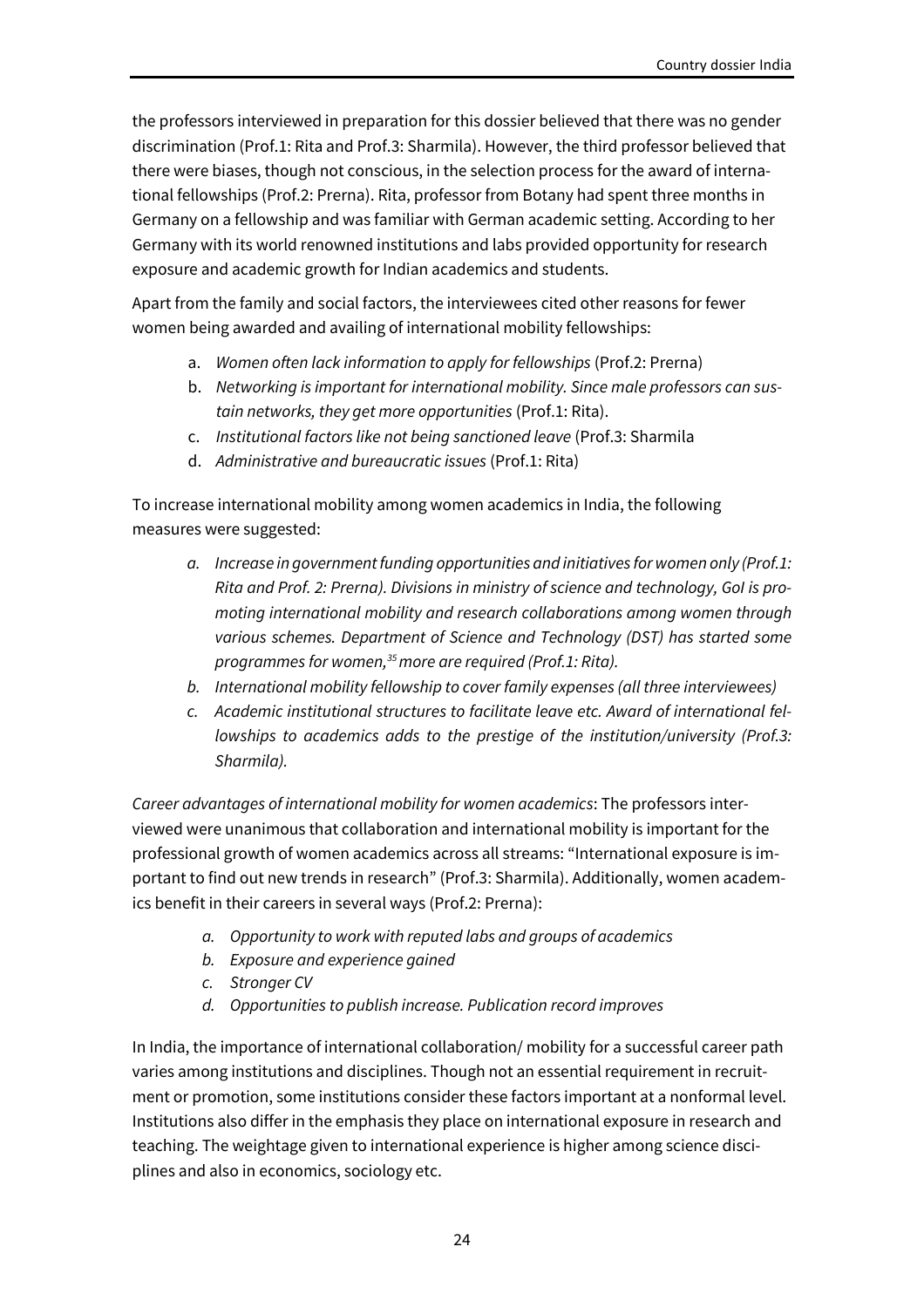*Preference of countries for international mobility*: All the professors interviewed unanimously believed that the USA was the most popular first preference for international mobility fellowships among academics and scholars. However, Europe as a destination has gained popularity in recent times, particularly after Erasmus Mundus (Prof.2: Prerna). Among the European countries, the UK, Germany and France are also preferred for fellowships by students and academicians alike. Some of the factors in the choice of country for international mobility among Indian women researchers are presented in Table 5.

| Table 5 | Preference for countries, and factors influencing choice of destination country |
|---------|---------------------------------------------------------------------------------|
|         | for international mobility among Indian women academics                         |

| <b>Country Preferred</b><br>and Factors                 | Prof.1: Rita <sup>*</sup> (Depart-<br>ment of Botany)                                                                                                  | Prof.2: Prerna <sup>*</sup> (De-<br>partment of Physics)   | Prof.3: Sharmila* De-<br>partment of English                                                                                             |
|---------------------------------------------------------|--------------------------------------------------------------------------------------------------------------------------------------------------------|------------------------------------------------------------|------------------------------------------------------------------------------------------------------------------------------------------|
| Most preferred coun-<br>try                             | USA, Canada, UK                                                                                                                                        | <b>USA</b>                                                 | <b>USA</b>                                                                                                                               |
| Other destinations<br>gaining popularity                | Europe (Germany)                                                                                                                                       | UK, Germany, France                                        | Europe (Germany),<br>Scandinavian coun-<br>tries                                                                                         |
| Gender differences in<br>choice of country              | No                                                                                                                                                     | No.                                                        | No                                                                                                                                       |
| Language as a factor<br>in choice of country            | Language is not the<br>main factor                                                                                                                     | Language is not a de-<br>terrent for France and<br>Germany | Language is not im-<br>portant                                                                                                           |
| Important factors in-<br>fluencing choice of<br>country | -Research output, ex-<br>posure and infrastruc-<br>ture in host country<br>-Living conditions<br>-Language (in some<br>European countries)<br>-Funding |                                                            | Research culture and<br>prestige of host insti-<br>tute<br>One-to-one connec-<br>tion established with<br>an academic in host<br>country |

Source: In-depth interviews of senior women academics in India (Primary Data) \*Pseudonyms, names have been changed to mask the identity of the academics

The common view expressed by the professors who were interviewed was the increasing attractiveness of Germany as a destination for Indian women researchers for international mobility. The major reasons for preference for Germany include: the reputation of Germany as a country, the quality of its institutions, the nature of research being conducted (Prof.2: Prerna); the academic prestige of the country, Germany is among the most preferred European countries though language may sometimes be a barrier (Prof.1: Rita); very renowned institutions such as German Max Planck Institutes (Prof.3: Sharmila).

*Increasing participation of Indian women academics and scholars in the Humboldt programme:* Based on the interviews with women academics, it was evident that awareness about Humboldt programmes was lacking among Indian scholars and therefore information about these programmes needs to be more widely disseminated. Measures suggested for increasing the attractiveness of Humboldt programmes among Indian academics, particularly women, are;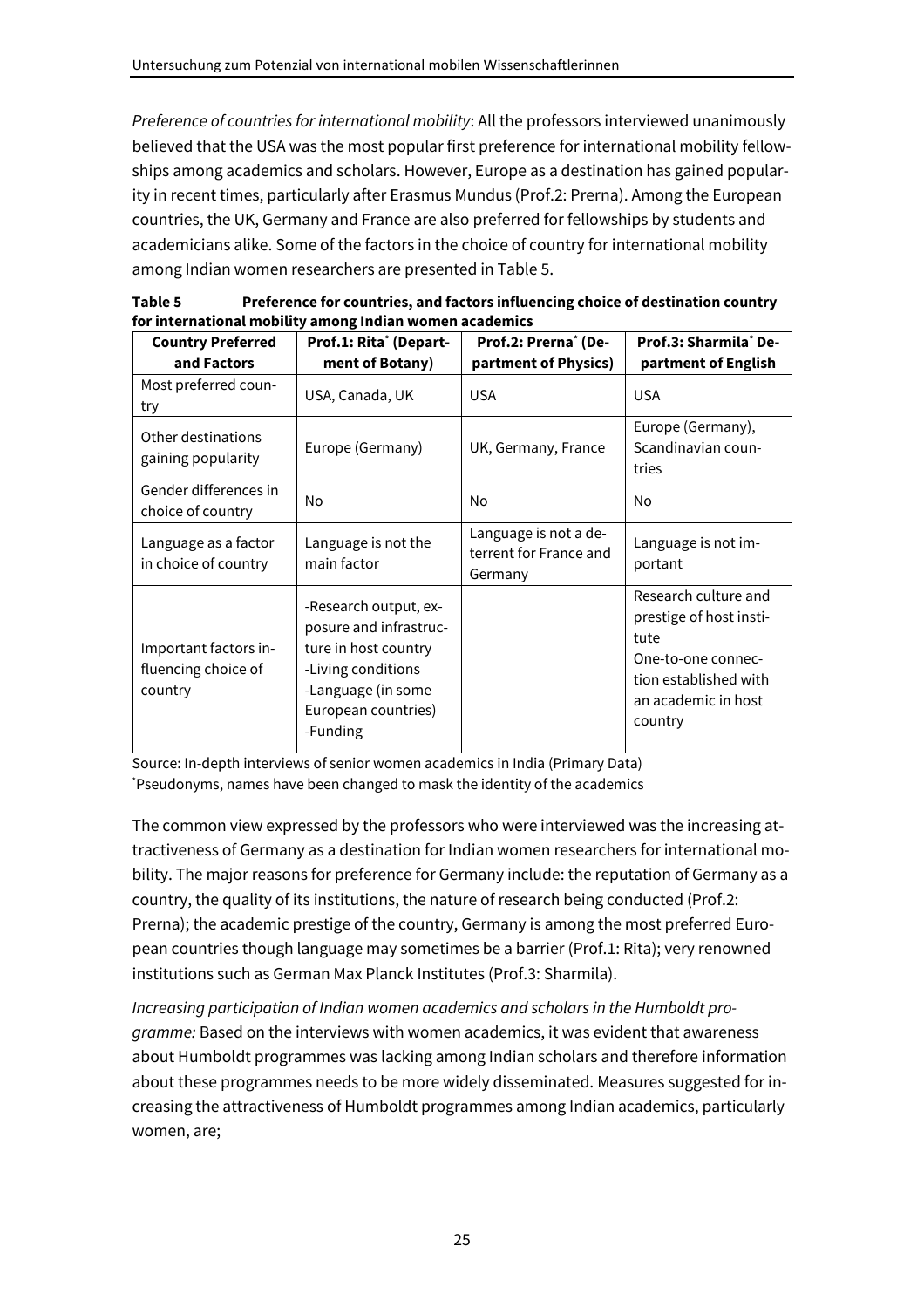- *a.There is a need to publicize and advertise these programmes more. Most academicians are aware of Fulbright and Commonwealth scholarships but not of Humboldt (Prof.1: Rita & Prof. 2: Prerna)*
- *b.To increase the online presence, information about Humboldt programmes should be made available on University websites in India and in Germany (Prof.3: Sharmila ( Prof. 2: Prerna).*
- *c. It should enter into memorandums of understanding (MOUs) with universities directly like Erasmus Mundus (Prof.2: Prerna)*
- *d.Humboldt alumni should be encouraged to disseminate information about opportunities on their return (Prof.3: Sharmila).*

## <span id="page-29-0"></span>**6 Conclusion**

It is evident that socio-cultural and institutional contextual factors play an important role in shaping the participation of women in scientific careers. Family responsibilities are an important factor that constrain women from applying for and availing of international mobility fellowships and awards. With respect to Humboldt programmes, it emerges that information about these programmes is not well disseminated. Hence, scholars and academics lack awareness about these opportunities. Interviewees suggested several measures for creating more awareness and attractiveness of Humboldt programmes among Indian women in academic careers. Since Germany has emerged as an important destination in Europe for international mobility, publicizing Humboldt programmes through various channels, and extending international mobility fellowships to sufficiently cover family expenses will serve to generate higher interest for Humboldt fellowships and awards for international mobility among women scholars in India.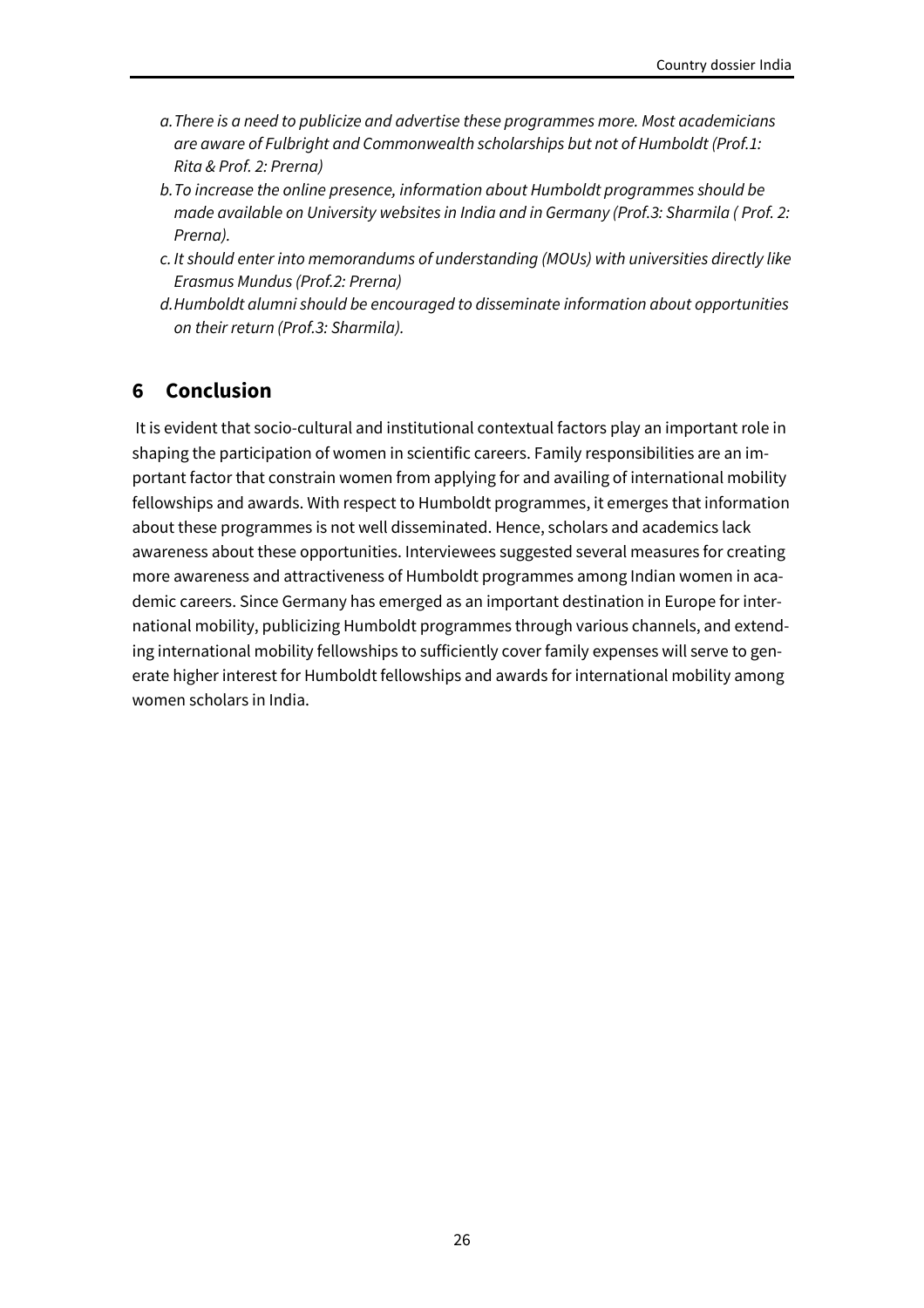# <span id="page-30-0"></span>**Appendix**

Appendix 1

| S.No.          | <b>Designation</b>                                                                                   | Depart-<br>ment/Disci-<br>pline | <b>Mobility experience</b>                                                                                                                                                       | <b>Mode of interview</b>  |
|----------------|------------------------------------------------------------------------------------------------------|---------------------------------|----------------------------------------------------------------------------------------------------------------------------------------------------------------------------------|---------------------------|
| $\mathbf{1}$   | <b>Professor</b>                                                                                     | Rita                            | 1. Visiting faculty, University<br>of Western Ontario, DBT<br>overseas fellowship (6<br>months)<br>2. Fellowship for a training<br>course in biotechnology,<br>Germany, 3 months | Personal/<br>face-to face |
| $\overline{2}$ | <b>Principal Retired</b><br><b>Presently associ-</b><br>ated with GATI<br>programme of<br><b>DST</b> | Prerna                          | -Tata Fulbright travel fellow<br>1.<br>ship (1995)<br>2. Commonwealth academic<br>staff fellowship (1987)                                                                        | Telephonic inter-<br>view |
| 3              | <b>Professor</b>                                                                                     | Sharmila                        | Washington D.C. on individual<br>Zoom meeting<br>basis (no fellowship)                                                                                                           |                           |

**Table 6 Information on Personal Interviews**

Appendix 2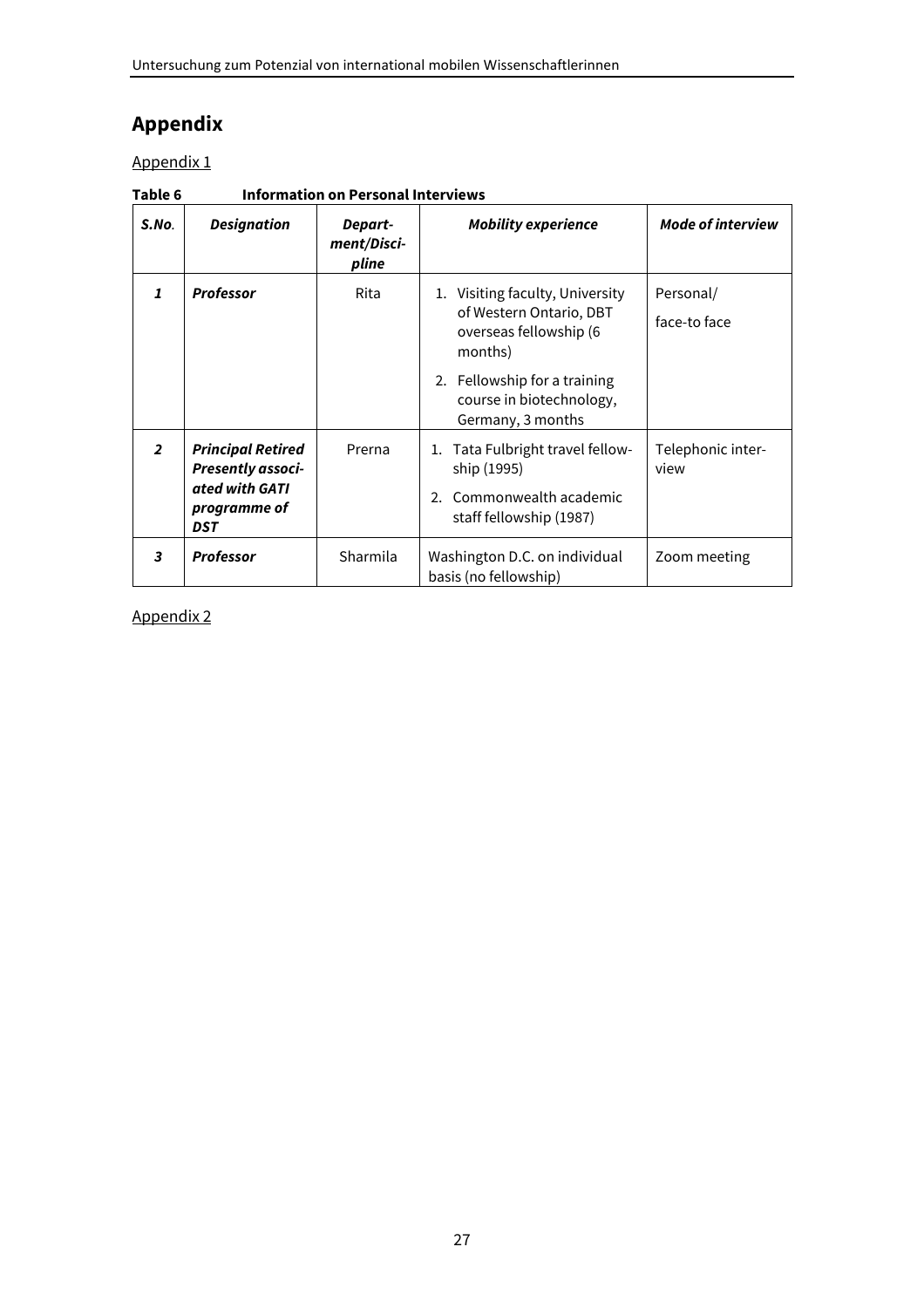| <b>YEAR</b> | <b>Full Professors</b> |        | $\frac{0}{0}$ |                                                            |                                                                                                                                      |  |
|-------------|------------------------|--------|---------------|------------------------------------------------------------|--------------------------------------------------------------------------------------------------------------------------------------|--|
| 1993-94     |                        |        |               | Women teachers across<br>India were 11.6% of the<br>total. | all levels in universities in                                                                                                        |  |
| 1997        | Females                | 274    | 10.5%         |                                                            | Source: Singh (2008) In<br>Women in HE Leadership<br>in S.Asia: Rejection, Re-<br>fusal by Morley, L. and<br>Crossouard, B. (Common- |  |
| 2000        | Females                | 769    | 18.0%         | wealth) Center for HE &<br>Equity Research, Univer-        |                                                                                                                                      |  |
| 2006        | Females                | 1,190  | 18.5%         | sity of Sussex.                                            |                                                                                                                                      |  |
|             | Males                  | 22,129 | 80%           |                                                            |                                                                                                                                      |  |
| 2011-2012   | Females                | 5,570  | 20%           | Total                                                      | 27,699                                                                                                                               |  |
|             | Males                  | 24,453 | 79.4%         |                                                            | 30,802                                                                                                                               |  |
| 2012-2013   | Females                | 6,349  | 20.6%         | Total                                                      |                                                                                                                                      |  |
|             | Males                  | 25,919 | 79%           |                                                            |                                                                                                                                      |  |
| 2013-2014   | Females                | 6,899  | 21%           | Total                                                      | 32,818                                                                                                                               |  |
|             | Males                  | 27,466 | 78.6%         |                                                            |                                                                                                                                      |  |
| 2014-2015   | Females                | 7,462  | 21.4%         | Total                                                      | 34,928                                                                                                                               |  |
|             | Males                  | 28,952 | 78.65%        |                                                            |                                                                                                                                      |  |
| 2015-2016   | Females                | 7,858  | 21.35%        | Total                                                      | 36,810                                                                                                                               |  |
|             | Males                  | 24,074 | 76.8%         |                                                            |                                                                                                                                      |  |
| 2016-2017   | Females                | 7,272  | 23.2%         | Total                                                      | 31,346                                                                                                                               |  |
|             | Males                  | 22,874 | 76.2%         |                                                            |                                                                                                                                      |  |
| 2017-2018   | Females                | 7,146  | 23.8%         | Total                                                      | 30,020                                                                                                                               |  |
|             | Males                  | 26,761 | 75.98%        |                                                            |                                                                                                                                      |  |
| 2018-2019   | Females                | 8,460  | 24.02%        | Total                                                      | 35,221                                                                                                                               |  |

| Table 7 | India data: Women Professors |  |
|---------|------------------------------|--|
|---------|------------------------------|--|

Note: Data pertains to university departments from 2011-2012 to 2018-2019). Gender disaggregated data on faculty are not available in India prior to 2010.

Source: AISHE Reports, Ministry of Education (GoI), for data from 2011-2012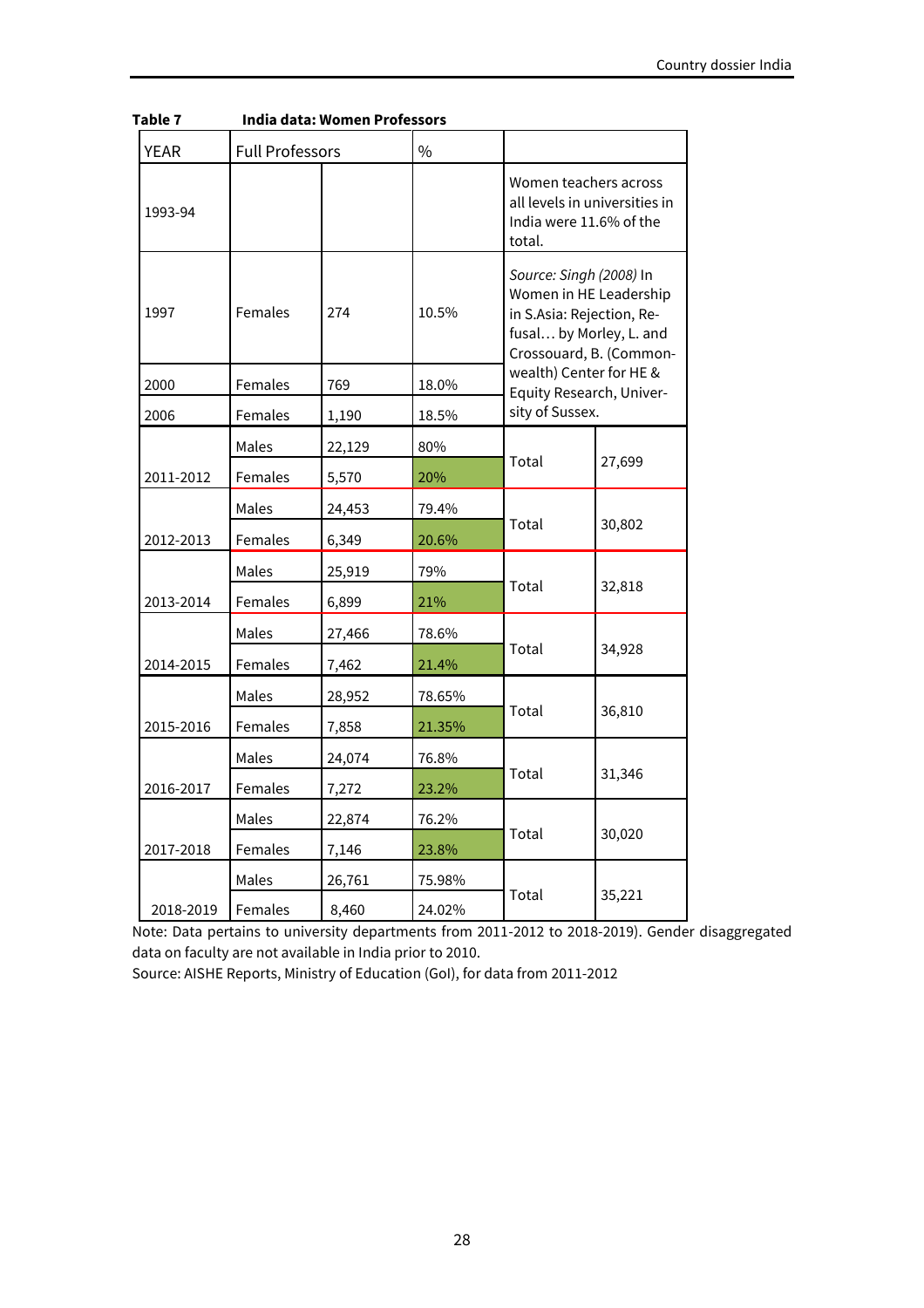### <span id="page-32-0"></span>**References**

- Bal, V. (2005). 'Women scientists in India: Nowhere near the glass ceiling'. *Current Science*, 88 ( 6). pp. 872-878.<http://www.ias.ac.in/currsci/mar252005/872.pdf>
- Chandra Nutan, Rohini M. Godbole , NeelimaGupte , Pratibha Jolly, Anita Mehta, Shobhana Narasimhan , Sumathi Rao , Vinita Sharma , and Sumati Surya. (2008) *Women in Physics in India***,** *The 3rd lUPAP International Conference on Women in Physics,* edited by B. K. Hartline, K. R. Horton, and C. M. Kaicher.
- Gupta, N. (2019) *'Analysing gender gap in science: government of India initiatives'*. Current Science, Vol. 116, No. 11, 1797-1804
- Gupta, N. (2020). 'Rationalizing gender inequality at scientific research organizations: A reproduction of the Indian socio-cultural context', *Equality, Diversity and Inclusion*, Vol. 39 No. 6, pp. 689-706.
- Gupta, N., & Sharma, A. K. (2002). Women Academic Scientists in India. *Social Studies of Science*, *32*(5/6), 901–915. http://www.jstor.org/stable/3183058
- Gupta, N., Kemelgor, C., Fuchs, S., and Etzkowitz, H. (2005) Triple burden on women in science: A cross-cultural analysis. *Current Science*, Vol. 89, No. 8, 1382-1386.
- Human Development Report (2020). The next frontier: Human development and the Anthropocene, UNDP:USA.
- Kumar, N. (2001) *'Gender stratification in science: an empirical study in the Indian setting'*, Indian Journal of Gender Studies, Vol. 8 No. 1, pp. 51-67.
- Kumar, N. (2009) Women and science in India: A Reader. (Ed.) New Delhi: Oxford University Press.
- Kurup, A. (2016) *Impact of Science and Technology on Women*, Yojana.
- Kurup, A., Maithreyi, R., Kantharaju, B. and Godbole, R. (2010) *'Trained scientific women power: How much are we losing and why?'* Indian Academy of Science (IAS) – National Institute of Advanced Studies (NIAS) Research Report. Available at: <http://eprints.nias.res.in/142/1/IAS-NIAS-Report.pdf> and [https://www.ias.ac.in/pub](https://www.ias.ac.in/public/Resources/Initiatives/Women_in_Science/surveyreport_web.pdf)[lic/Resources/Initiatives/Women\\_in\\_Science/surveyreport\\_web.pdf](https://www.ias.ac.in/public/Resources/Initiatives/Women_in_Science/surveyreport_web.pdf) (checked 3.4.2021)
- Mallik, R. and Dhara, A. (2017) *'Status of Women in Science among Select Institutions in India: Policy Implications'*- Final Report. A study conducted by Society for Socio Economic Studies and Services (SSESS), Kolkata. Funded by Niti Aayog, Government of India.
- Subrahmanyam, L. (1998) Women scientists in the third world: The Indian experience. New Delhi: Sage publications.
- Subrahmanyan, L. (2009) *'Women in science in India. Has feminism passed them by?*', in Neelam, K. (Ed.), Women and Science in India, OUP, New Delhi, pp. 178-205.
- *Women in Engineering: A Comparative Study of Barriers across Nations*. A study by Aspiring Minds. Accessed fro[m https://aspiringminds.com](https://aspiringminds.com/) (checked 5/4/2021)